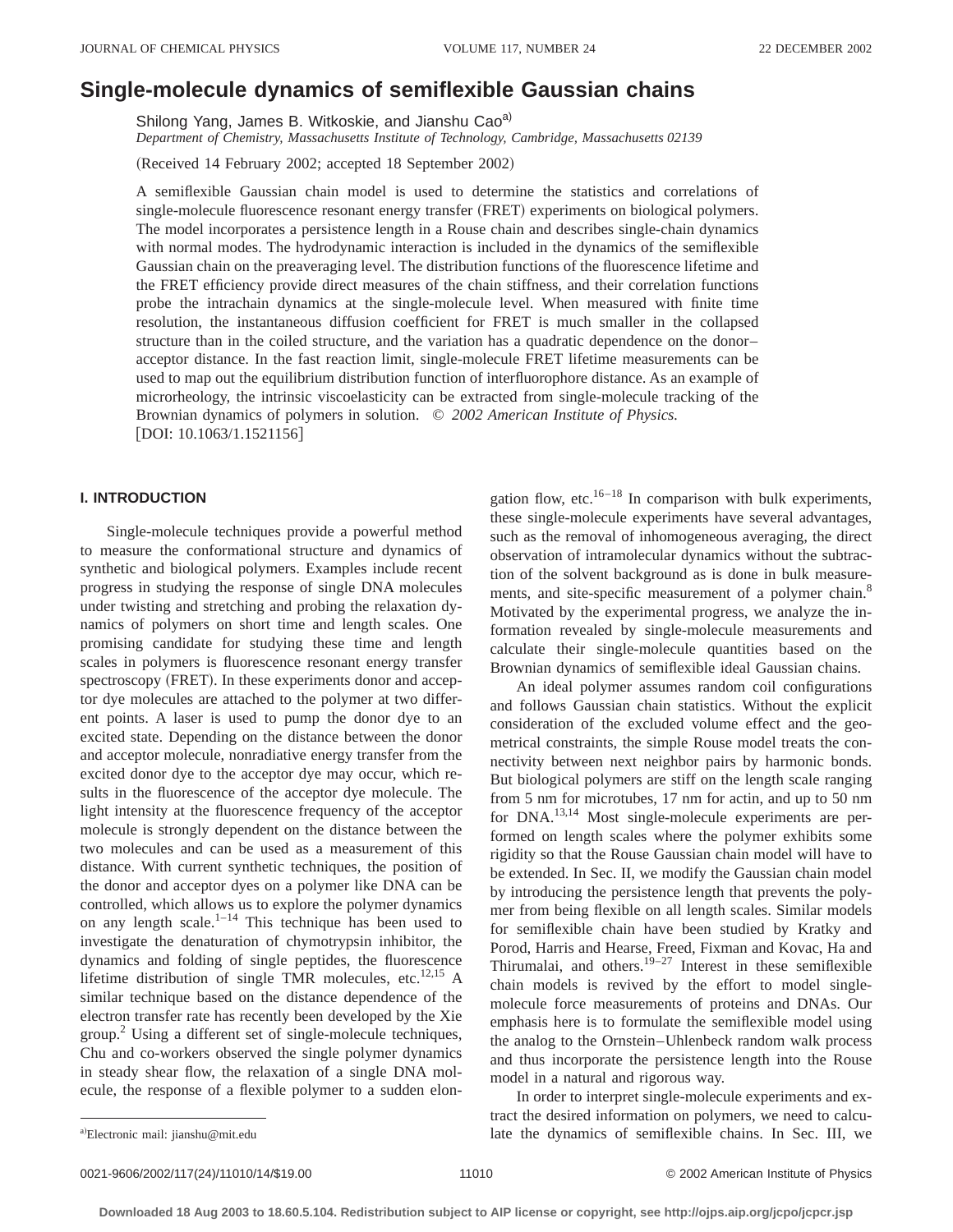solve the Brownian dynamics by performing a normal mode decomposition of the Langevin equation of a polymer chain. This normal mode decomposition is similar to the standard decomposition performed in the Rouse and Zimm models, with a modification to account for the short length scales that this paper considers. The model calculation can be elaborated by including excluded volume and hydrodynamic effects under a similar approximation made in the Zimm model.28,29 Using the normal mode approach, we calculate distance–distance correlation functions that are relevant for single-molecule measurements.

In FRET experiments, people can measure the separation of two dye molecules attached to the polymer chain. The fluorescence energy transfer reaction usually occurs on a nanosecond time scale while the intrachain relaxation takes millisecond or even longer. $9,11,12$  Hence the FRET lifetime as well as the FRET efficiency is a ''snapshot'' of the transient configuration. The correlations of the FRET lifetime and the FRET efficiency reveal the slow intrachain relaxation process that modifies the donor–acceptor distance. In Sec. IV A, the distribution of *E* is derived to show different features to distinguish collapsed and coiled conformations. In Secs. IV A and IV B, the FRET efficiency and the lifetime correlation functions are formulated for the semiflexible chain model introduced in Sec. II. These two correlation functions are directly related to the distance correlation function characterizing the intrachain motion, and thus provide experimentally reliable measures to probe the conformational dynamics. Furthermore, each measurement of the donor– acceptor distance in real experiments corresponds to a large number of polymer configurations. To differentiate them, the instantaneous diffusion coefficient is calculated in Sec. IV C to probe the variation of the donor–acceptor distance with time, and yielding information about the mean square distance as well as instantaneous distance between the dye molecules.

To model FRET experiments, we treat the reaction dynamics as a convolution of the polymer motions and the actual energy transfer event which depends on the separation between probes. Without the intrachain motion, each fluorescence lifetime  $\tau$  corresponds to a specific donor–acceptor distance  $R_{nm}$ . And the fluorescence lifetime distribution function directly reflects the equilibrium distribution of intrafluorophore distance.<sup>12</sup> However, the slow intrachain dynamics slightly modifies this correspondence and brings another configuration-dependent weighting factor. In Sec. V, the FRET lifetime in the fast reaction limit is discussed to incorporate the intrachain motion during the energy transfer reaction. Inhomogeneous cumulant expansion of  $\tau$  leads to a weighted inhomogeneous reaction time, which serves as a perturbative correction to the static lifetime  $\tau = K^{-1}$ . Thus through single-molecule lifetime measurements one can map out the distance distribution function even with intrachain relaxation.

The single-molecule spectroscopy and imaging directly track the Brownian dynamics of polymers in solution, which determines the viscoelasticity property from the correlation function of single molecules. The single-molecule approach has become known as microrheology in analogy to rheology,

which studies the viscoelasticity behavior through the response of the bulk material to applied mechanical perturbation.30,31 Evidently, rheology and microrheology measurements are related to each other, and this relationship will be explained in Sec. VI through the example of the intrinsic viscosity. The theoretical calculation of polymer viscosity has a long history, ranging from Kirkwood's classical treatment, to the formulation by Fixman, Bixon and Zwanzig, etc. $32,35-37$  In Sec. VI, we relate the correlation function of intrachain dynamics on the single polymer to intrinsic viscosity and evaluate the viscosity explicitly with the consideration of the persistence length. Our expression for the intrinsic viscosity is related to the correlation function formula discussed by Felderhof, Deutch, and Titulaer,<sup>38</sup> but is further simplified for the application to single-molecule measurements of Gaussian chain dynamics.

#### **II. SEMIFLEXIBLE GAUSSIAN CHAINS**

Before calculating the dynamics, we first develop the Gaussian model with a persistence length. Consider a discretized version of a continuous polymer chain without explicit account of the excluded volume effects. The *n*th unit of the polymer is at a position denoted  $\mathbf{r}_n$ . The bond vector  $\mathbf{u}_n = \mathbf{r}_n - \mathbf{r}_{n-1}$  separates two neighboring units of the polymer chain. It should be noted that the bond vector does not correspond to an actual chemical bond nor do the subunits correspond to a single monomer.

Although the focus of this paper will be on single polymer dynamics, we start by examining the equilibrium distribution of the polymer chain. Averaging **u** and **u**<sup>2</sup> over all possible orientations gives  $\langle \mathbf{u}_n \rangle = 0$  and  $\langle \mathbf{u}_n^2 \rangle = a_0^2$  with  $a_0$  the bond length. To describe the rigidity of the polymer chain, we define the correlation between two bonds as  $\langle \mathbf{u}_n \mathbf{u}_m \rangle$  $=a_0^2b^{|n-m|}$  with  $0 < b < 1$ . If  $b=1$ , every  $\mathbf{u}_n$  must point in the same direction resulting in a rigid rod. If  $b=0$ , there is no correlation between two bond vectors and the chain is an ideal Gaussian chain on all length scales. The total length of the polymer is the sum of all the individual bond vectors,  $\mathbf{R} = \sum_{n=1}^{N-1} \mathbf{u}_n$ , where  $N-1$  is the number of bond vectors. Using the relations between bond vectors we have  $\langle \mathbf{R} \rangle = 0$ and

$$
\langle \mathbf{R}^2 \rangle = \sum_{nm} \langle \mathbf{u}_n \mathbf{u}_m \rangle = \left[ \frac{(1+b)}{(1-b)} (N-1) - 2b \frac{(1-b^{N-1})}{(1-b)^2} \right] a_0^2.
$$
\n(1)

In most applications to polymers the second term would be neglected because of the large *N* limit, which gives us the expected result  $\langle \mathbf{R}^2 \rangle = L_k(N-1)a_0^2$ , where  $L_k = (1+b)/2$  $(1-b)$  is the Kuhn length. The persistence length is related to the Kuhn length by  $L_p = L_k/2$ . Taking the continuous limit of the discretized model we have  $b = \exp(-1/L_p)$  and  $\langle$ **u**(*s*)**u**(*s*<sup>'</sup>) $\rangle = a_0^2 \exp(-|s-s'|/L_p)$ , where the variables *s* and *s*<sup> $\prime$ </sup> are the continuous analog of the index for the subunits and allow us to trace the positions of the subunits on the polymer. In the continuous limit, the expression for  $\langle \mathbf{R}^2 \rangle$  becomes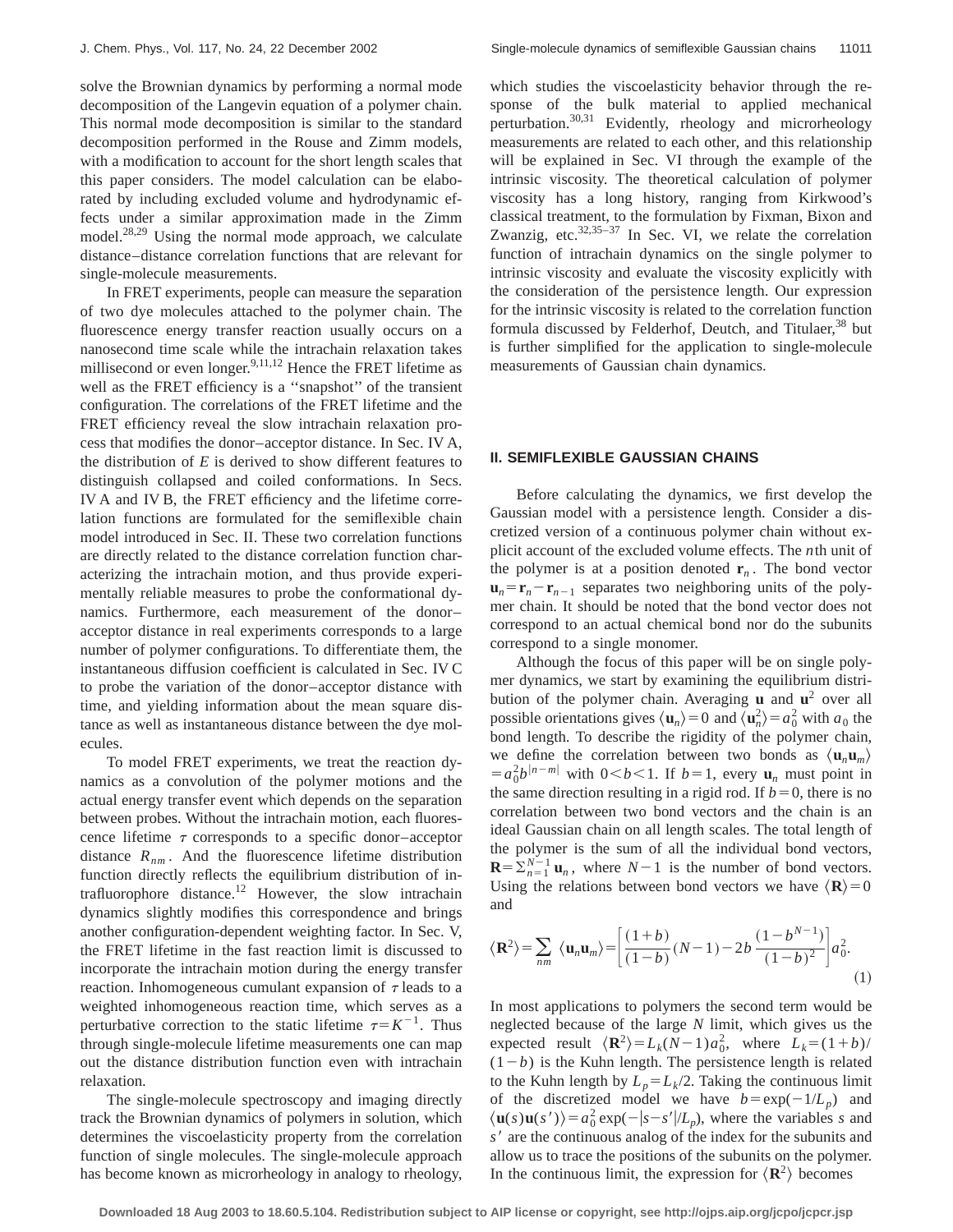$$
\langle \mathbf{R}^2 \rangle = \int_0^{N-1} \int_0^{N-1} ds \, ds' \, \exp(-|s-s'|/L_p)
$$
  
=  $2a_0^2 L_p (N-1) - 2a_0^2 L_p^2 [1 - e^{-(N-1)/L_p}].$  (2)

For the long chain length limit we get the expected scaling relation for a random Gaussian chain  $\langle \mathbf{R}^2 \rangle = 2(N-1)L_p a_0^2$ . In the short chain length limit, we also have the expected relationship for a rigid rod  $\langle \mathbf{R}^2 \rangle = (N-1)^2 a_0^2$ .

It is known that the Gaussian process with exponentialdecay correlation defines the Ornstein–Uhlenbeck process. The three-dimensional equilibrium distribution function is denoted as  $P_{eq}(u) \propto exp[-\beta U]$  with the exponential functional given by

$$
\beta U(\mathbf{u}) = \frac{3}{2a_0^2(1-b^2)} \sum_{n=1}^{N-2} (\mathbf{u}_{n+1} - b\mathbf{u}_n)^2 + \frac{3\mathbf{u}_1^2}{2a_0^2},
$$
 (3)

where *U* is understood as the potential energy of the Gaussian chain. For the purpose of further calculations, the potential function can be cast into

$$
\beta U = \frac{3}{2a_0^2(1-b^2)} \sum_{n=1}^{N-2} \left[ \left( \frac{1+b}{2} \right)^2 (\mathbf{u}_{n+1} - \mathbf{u}_n)^2 + (1-b)^2 \left( \frac{\mathbf{u}_{n+1} + \mathbf{u}_n}{2} \right)^2 \right] + \frac{3}{4a_0^2} (\mathbf{u}_{N-1}^2 + \mathbf{u}_1^2)
$$

$$
= \frac{3}{4a_0^2} \sum_{n=1}^{N-2} \left[ L_p (\mathbf{u}_{n+1} - \mathbf{u}_n)^2 + \frac{1}{L_p} \left( \frac{\mathbf{u}_{N+1} + \mathbf{u}_n}{2} \right)^2 \right]
$$

$$
+ \frac{3}{4a_0^2} (\mathbf{u}_{N-1}^2 + \mathbf{u}_1^2), \tag{4}
$$

where  $L_p$  is the persistence length defined earlier. Note the extra terms for the initial and final vectors  $\mathbf{u}_1$  and  $\mathbf{u}_{N-1}$  in Eq. (4) are necessary for satisfying the chain homogeneity, i.e., the length of each bond is constant on average. The Boltzmann distribution generated from this potential function rigorously reproduces the Gaussian statistics as introduced in Eq.  $(1)$ . For a long Gaussian chain, we take the continuous limit as

$$
\beta U[\mathbf{u}(s)] = \frac{3}{4a_0^2} \left[ \int_0^{N-1} ds \, L_p \left( \frac{\partial \mathbf{u}}{\partial s} \right)^2 + \frac{1}{L_p} \mathbf{u}^2 \right] + \frac{3}{4a_0^2} (\mathbf{u}_{N-1}^2 + \mathbf{u}_1^2), \tag{5}
$$

where the bond index is treated as a continuous variable. Clearly, from Eq.  $(5)$ , the semiflexible model exhibits the same long chain asymptotic behavior as the original Rouse modes as well as the proper behavior for a stiff rod on shorter length scales.

Similar results have also been obtained by Winkler, Reineker, and Harnau<sup>39</sup> using the maximum entropy method and by Ha and Thirumalai<sup>27</sup> using a mean-field approach. As noted by Lagowski, Noolandi, and Nickel,<sup>40</sup> the Gaussian chain thus generated is homogeneous and has an exponential decay correlation, which are the properties of the Ornstein– Uhlenbeck process. Earlier adaptations of the process to stiff chains treat the boundaries differently and do not lead to the chain homogeneity implied in the Gaussian statistics.

### **III. BROWNIAN DYNAMICS OF SEMIFLEXIBLE CHAINS**

Single-molecule experiments measure trajectories of intrachain motions of polymers, and the interpretation of such measurements is helped by model calculations of polymer dynamics. The Brownian motion of a polymer chain is governed by the Langevin equation for each bead,

$$
\zeta \dot{\mathbf{r}}_n = -\nabla_n U + \mathbf{f}_n, \qquad (6)
$$

where  $f_n$  is the random force with local Gaussian distribution,  $\langle \mathbf{f}_n(t) \rangle = 0$ ,  $\langle f_{n\alpha}(t) f_{m\beta}(t') \rangle = 2 \zeta k_B T \delta_{mn} \delta_{\alpha\beta} \delta(t-t').$ Although the equations of motion are straightforward, the solutions to these equations are not trivial. To make the problem more tractable, we define normal modes so that the dynamics of each mode are independent and the equations of motion for these modes are simplified. For the flexible Gaussian polymer chain, one usually defines the Rouse normal modes, which have a Fourier decomposition into functions of the form  $cos(\pi pn/N)$ , where *n* is the bead index, *N* is the total number of beads, and *p* is an integer denoting the normal modes. The  $sin(\pi pn/N)$  components are zero by the requirement that the derivative be zero at the end points of the polymer chain. Because the applications that we are examining are for semiflexible chains, it is advantageous to modify the Rouse mode to treat the end units more rigorously. The normal modes are defined as

$$
\mathbf{r}_n = \mathbf{x}_0 + 2 \sum_{p=1}^{N-1} \mathbf{x}_p \cos \left[ \left( n - \frac{1}{2} \right) \frac{p \pi}{N} \right],\tag{7}
$$

where  $p$  is an integer denoting the modes. This definition removes the artificial constraint on the end point derivatives previously imposed in the Rouse normal mode decomposition. For the semiflexible Gaussian chain, the normal modes defined in Eq.  $(7)$  approximately diagonalize the potential and simplify the dynamics of the polymer chain (see Appen $d$ ix A). The equation of motion for the *p*th mode becomes

$$
\zeta_p \frac{\partial \mathbf{x}_p}{\partial t} = -\lambda_p \mathbf{x}_p + \mathbf{f}_p, \qquad (8)
$$

where

$$
\lambda_{p} = \frac{24Nk_{B}T}{a_{0}^{2}} \sin^{2} \frac{p \pi}{2N} \left( 2L_{p} \sin^{2} \frac{p \pi}{2N} + \frac{1}{2L_{p}} \cos^{2} \frac{p \pi}{2N} \right), \tag{9}
$$

$$
\zeta_p = 2N\zeta - \delta_{0,p}N\zeta,\tag{10}
$$

$$
\langle f_{p\alpha}(t)f_{q\beta}(t')\rangle = 2\,\delta_{pq}\,\delta_{\alpha\beta}\zeta_p k_B T \delta(t-t').\tag{11}
$$

Evidently, the random force acts on each mode independently and satisfies the fluctuation–dissipation relation.

The concept of normal modes in polymer dynamics has been directly applied to the interpretation of single-molecule experiments. For example, Winkler has calculated the normal mode relaxation dynamics of stretched flexible chain molecules, $41$  which agrees with Chu's experimental data.<sup>17</sup> In the limit  $L_p \rightarrow 1/2$ , the above-given normal modes recover the Rouse model discussed in standard textbooks.<sup>29</sup> For a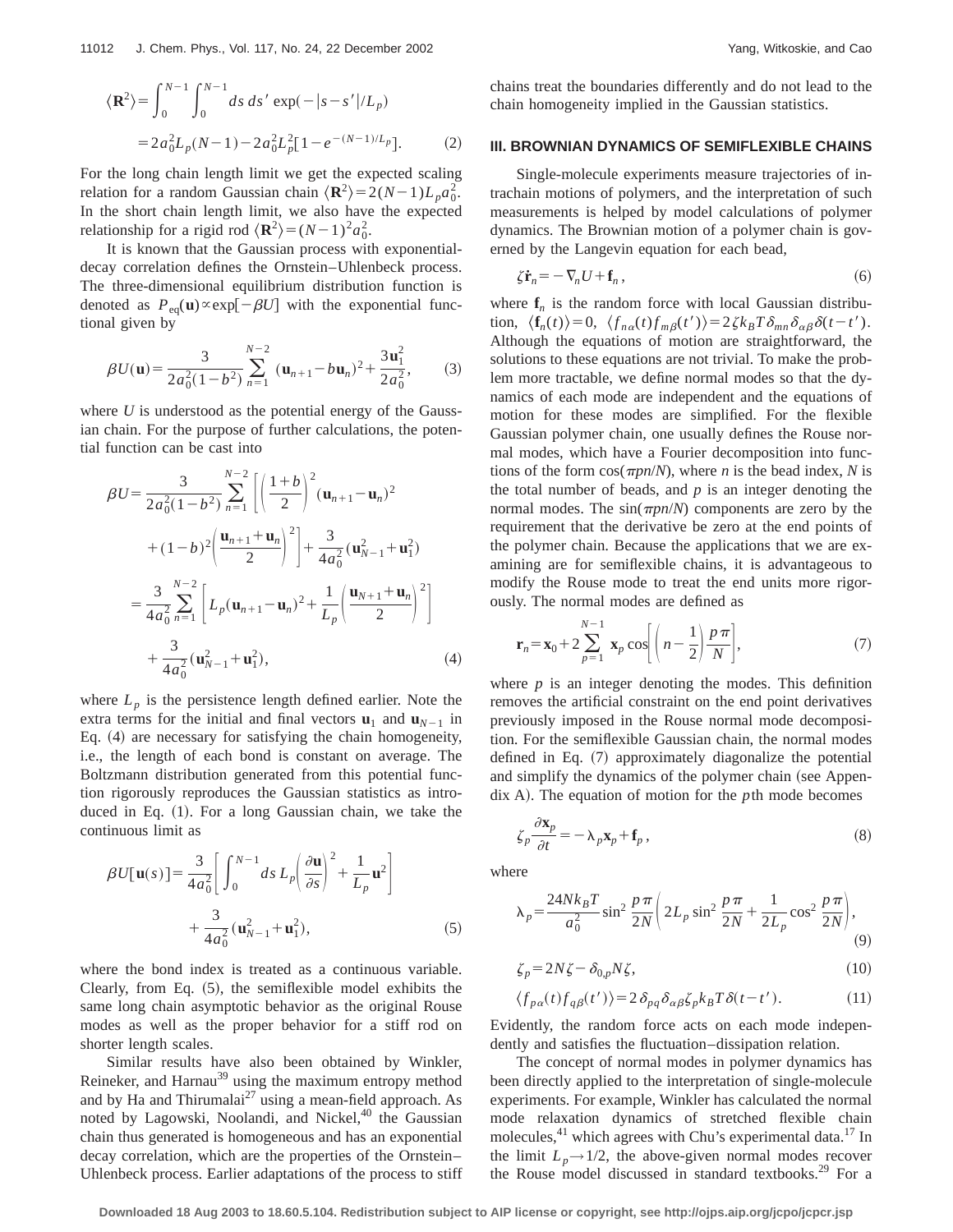rigid-rod like polymer,  $L_p \rightarrow \infty$ , all the normal modes will be suppressed, keeping only the center of mass motion. Exact numerical solution of the original equation of motion in Eq.  $(6)$  will keep both the transnational and rotational motion of the rigid rod.

Through the Brownian dynamics of the semiflexible chain, one can relate single-molecule FRET measurements to the correlations between the sites on the polymer chain where two dye molecules are attached. We define the distance between the two beads on the polymer chain  $\mathbf{R}_{nm}$  $= \mathbf{r}_n - \mathbf{r}_m$ , where *m* and *n* correspond to the index of the two points on the polymer chain. In terms of normal modes we can express this quantity as

$$
\mathbf{R}_{nm} = \sum_{p=1}^{N-1} c_{nm}^p \mathbf{x}_p
$$

with

$$
c_{nm}^p = -4\sin\frac{p\pi}{2N}(n-m)\sin\frac{p\pi}{2N}(n+m-1). \tag{12}
$$

The propagation of the normal modes follows the Smoluchowski equation in a quadratic potential (see Appendix A). The correlation between  $\mathbf{R}_{nm}(0)$  and  $\mathbf{R}_{nm}(t)$  is

$$
\langle \mathbf{R}_{nm}(t) \cdot \mathbf{R}_{nm}(0) \rangle = \sum_{p=1}^{N-1} (c_{nm}^p)^2 \frac{3k_B T}{\lambda_p} \exp \bigg[ -\frac{\lambda_p}{\zeta_p} t \bigg]. \tag{13}
$$

At  $t=0$ , the above-noted expression gives the mean square distance between the *n*th and the *m*th beads along the chain,  $R<sub>nm</sub><sup>2</sup>$ , as is given in Eq. (B4). Direct evaluation of the sum in the equation is plotted in Fig. 1, where  $R_{nm}^2$  shows a quadratic dependence on  $|n-m|$  for small  $|n-m|$  and a linear dependence on  $|n-m|$  for large  $|n-m|$ .

 $(1)$  In the short time region, summation over the firstorder Taylor expansion of each exponential function leads to

$$
\langle \mathbf{R}_{nm}(t) \cdot \mathbf{R}_{nm}(0) \rangle = \langle \mathbf{R}_{nm}^2 \rangle - 6Dt,
$$



FIG. 1. The mean square distance between the *n*th and the *m*th beads given in Eq. (14) for a polymer chain with 5000 beads. Here  $a_0$  is taken as the unit length and the persistence length  $L_p$  is taken as 500. As shown in Eq. (C6),  $R_{nm}^2$  has a quadratic dependence on  $|n-m|$  for  $|n-m| \ll L_p$ , and is proportional to  $|n-m|$  for  $|n-m| \ge L_p$ .

with

$$
D = \frac{k_B T}{\zeta},\tag{14}
$$

so each bead undergoes instantaneous diffusive motion in three-dimensional space without feeling the interaction of the polymer chain. This short time behavior does not depend on the persistence length and exists in the ideal Rouse chain as well.

 $(2)$  In the intermediate time region, each normal mode decays with various rates, and contributes jointly to the correlation function  $\langle \mathbf{R}_{nm}(t) \cdot \mathbf{R}_{nm}(0) \rangle$ . For different degrees of stiffness, the correlation function has different time scales. In the large *N* limit, the summation over *p* can be approximated by an integral from 1 to infinity, resulting in

$$
\langle \mathbf{R}_{nm}(t) \cdot \mathbf{R}_{nm}(0) \rangle = \begin{cases} \frac{2a_0^2}{\pi} L_p^{3/2} (n-m)^2 t^{*-1/2} \Gamma\left(\frac{1}{2}, \frac{\pi^2 t^*}{4N^2 L_p}\right), & L_p \ll N \\ \frac{a_0^2}{2\sqrt{2}\pi} L_p^{-3/4} (n-m)^2 t^{*1/4} \Gamma\left(-\frac{1}{4}, \frac{\pi^4 L_p t^*}{4N^4}\right), & L_p \ge N, \end{cases}
$$
(15)

where  $t^* = 6Dt/(a_0^2)$  is the reduced time, and  $\Gamma(\alpha, z)$  $=\int_{z}^{\infty} x^{\alpha-1} \exp(-x) dx$  is the incomplete gamma function. As shown in Fig. 2, the normalized distance correlation function  $\phi(t) = \langle \mathbf{R}_{nm}(t) \cdot \mathbf{R}_{nm}(0) \rangle / \langle \mathbf{R}_{nm}^2 \rangle$  decays nonexponentially for both flexible and stiff chains. The decay time increases with the persistence length.

 $(3)$  In the long time region, only the slowest mode survives, and the correlation function becomes

$$
\langle \mathbf{R}_{nm}(t) \cdot \mathbf{R}_{nm}(0) \rangle = (c_{mn}^1)^2 \frac{3k_B T}{\lambda_1} \exp \bigg[ -\frac{\zeta_1}{\lambda_1} t \bigg],\tag{16}
$$

which represents the fundamental relaxation mode of the polymer chain.

At this point, the model that we have constructed is similar to the Rouse model, where the only interactions are those dictated by the connectivity of the polymer. It is known that the Rouse model does not reproduce experimental results because spatial interactions between two monomers separated by large distances along the polymer backbone are important. To develop a more realistic polymer model, we should include real polymer interactions like hydrodynamic and excluded volume effects. These effects can be included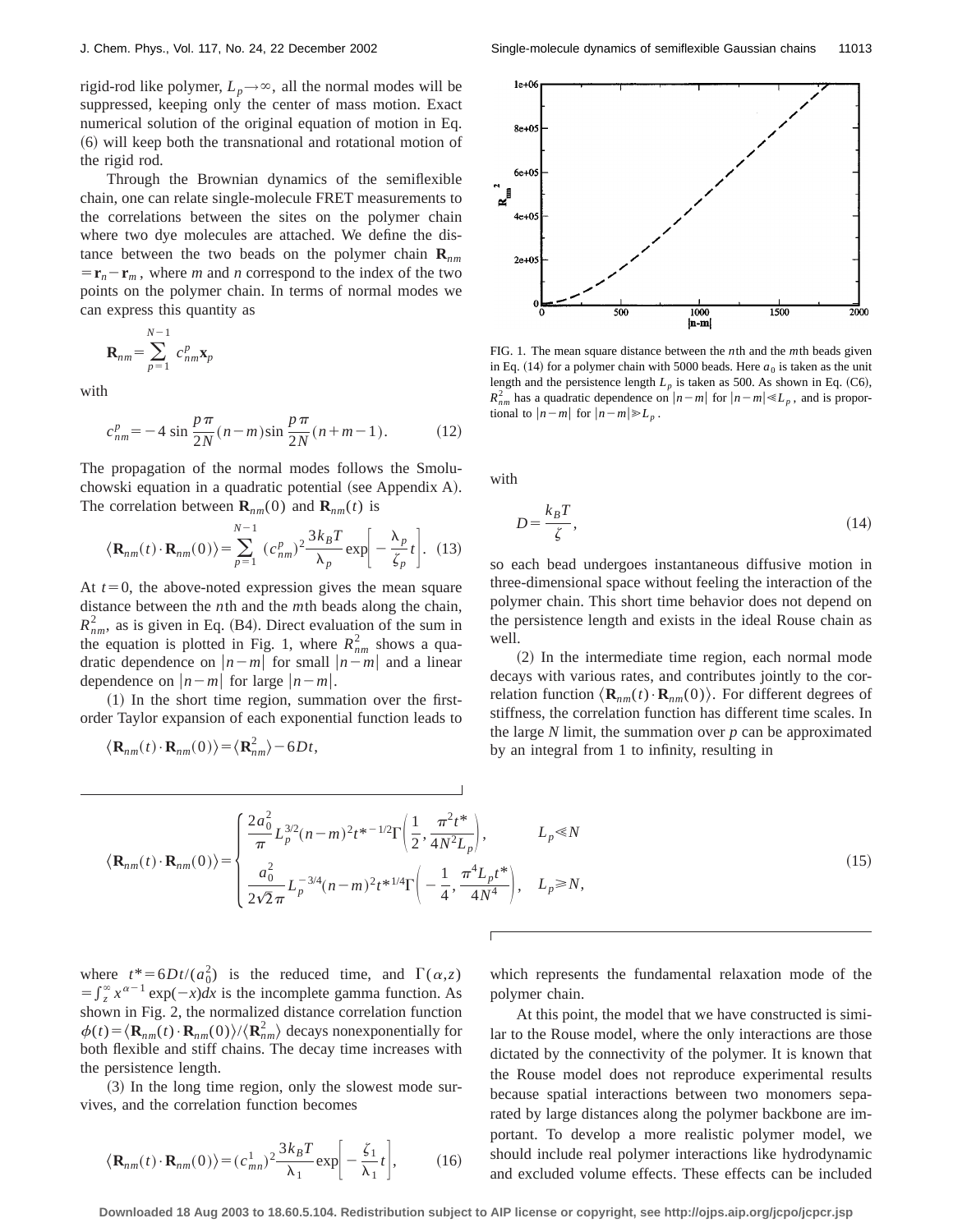

FIG. 2. Log plot of the normalized distance correlation function  $\phi(t)$  for a polymer chain with 5000 beads.  $L_p = 5$  for the flexible chain and  $L_p = 500$ for the stiff chain.  $\zeta a_0^2/6k_BT$  is taken as the time unit.  $\phi(t)$  decays nonexponentially with time. Obviously  $\phi(t)$  decays on a much longer time scale for the stiff chain than for the flexible chain.

by similar approximations introduced in the Zimm model. We discuss hydrodynamic interactions briefly in Appendix D.

From the above-mentioned analysis, it is apparent to note that the interfluorophore distance  $\mathbf{R}_{nm}$  follows an effective diffusion process, with the Green's function in Eq.  $(B8)$ characterizing a Gaussian process with nonexponential correlation.  $\int_0^{\infty} \phi(t) dt$  provides a time scale for the effective diffusion, the effective diffusion coefficient in the potential of mean force can be formulated as  $6D_{\text{eff}} \int_0^{\infty} \phi(t) dt = \langle \mathbf{R}_{nm}^2 \rangle$ , which is generally different from the diffusion coefficient 2*D* used in Pastor, Zwanzig, and Szabo's work,<sup>42</sup> where *D*  $=k_B T/\zeta$  is the diffusion coefficient for each polymer bead. As discussed later in Sec. IV C, the diffusion coefficient 2*D* only reflects the diffusive motion of each polymer bead independently and contains no information about the collective motion of the polymer chain.

# **IV. SINGLE-MOLECULE FRET OF SEMIFLEXIBLE CHAINS**

Single-molecule fluorescence resonant energy transfer (FRET) allows us to measure the separation of donor and acceptor dye pairs on a single polymer chain. In a simple experimental setup, the donor and acceptor are located on specific sites on the polymer chain. According to Förster theory, resonant energy transfer is mediated by the dipole– dipole interaction, and the transfer rate depends on the donor–acceptor separation as  $K(R) \propto 1/R^6$ . The inverse sixth-power law leads to a sensitive probe of intrachain dynamics, which has been exploited extensively in recent single-molecule experiments. To interpret the FRET experiments and extract the desired information, we calculate single-molecule quantities for the intrapolymer energy transfer process, which is controlled by the polymer conformations.

# **A. Distribution and correlation function of FRET efficiency**

With the help of two photon-counting detection channels, one can track the real-time evolution of intramolecular and intermolecular distances of a freely diffusing individual macromolecule.<sup>8</sup> The instantaneous FRET efficiency  $E(t)$  is calculated from the donor and acceptor emission intensities *I<sub>d</sub>* and *I<sub>a</sub>*, using the formula  $E = [1 + \gamma I_d / I_a]^{-1}$ , where  $\gamma$  is a correction factor. According to the Förster theory, the efficiency *E* has a strong dependence on the interfluorophore distance,  $E = [1 + (R/R_F)^6]^{-1}$ , where  $R_F$  is the Förster radius. The Förster energy transfer occurs on the nanosecond scale, whereas conformational changes of polymers usually occur on the millisecond scale or even longer. Therefore the donor and acceptor fluorophores quickly reach kinetic equilibrium under a laser pump, and hence the efficiency *E* provides ''snapshots'' of the polymer configurations over time. The correlation of the FRET efficiency, defined as,

$$
C_{nm}(t) = \frac{\langle E(t)E(0)\rangle - \langle E\rangle^2}{\langle E^2\rangle - \langle E\rangle^2},\tag{17}
$$

provides additional information on conformational dynamics on a large time scale that is difficult, and sometimes impossible, to obtain by conventional techniques.<sup>9</sup>

For the semiflexible Gaussian chain introduced in Sec. II, we evaluate the correlation function explicitly. Assuming that the donor and acceptor dye molecules are attached to the *n*th and the *m*th beads of a single semiflexible polymer chain, the FRET efficiency *E* is related to the interfluorophore distance  $R_{nm}$  by

$$
E(R_{nm}) = \frac{1}{1 + (R_{nm}/R_F)^6}.
$$
\n(18)

The interfluorophore distance  $R_{nm}$  is governed by the Brownian motion of the polymer chain. The equilibrium distribution and evolution derived in Appendix B are

$$
P_{\text{eq}}(\mathbf{R}_{nm}) = \left[\frac{2\pi}{3}\langle \mathbf{R}_{nm}^2 \rangle\right]^{-3/2} \exp\left\{-\frac{3\mathbf{R}_{nm}^2}{2\langle \mathbf{R}_{nm}^2 \rangle}\right\},\tag{19}
$$

$$
= \left[\frac{2\pi}{3}\langle \mathbf{R}_{nm}^2 \rangle (1 - \phi(t)^2) \right]^{-3/2}
$$
  
 
$$
\times \exp \left\{-\frac{3(\mathbf{R}_{nm}(t) - \phi(t)\mathbf{R}_{nm}(0))^2}{2\langle \mathbf{R}_{nm}^2 \rangle (1 - \phi(t)^2)}\right\},
$$
 (20)

where  $\phi(t)$  is the normalized correlation function of the interfluorophore distance given in Eq.  $(B5)$ . Thus the average efficiency and the correlation function can be explicitly evaluated as

 $G({\bf R}_{nm}(t),t|{\bf R}_{nm}(0))$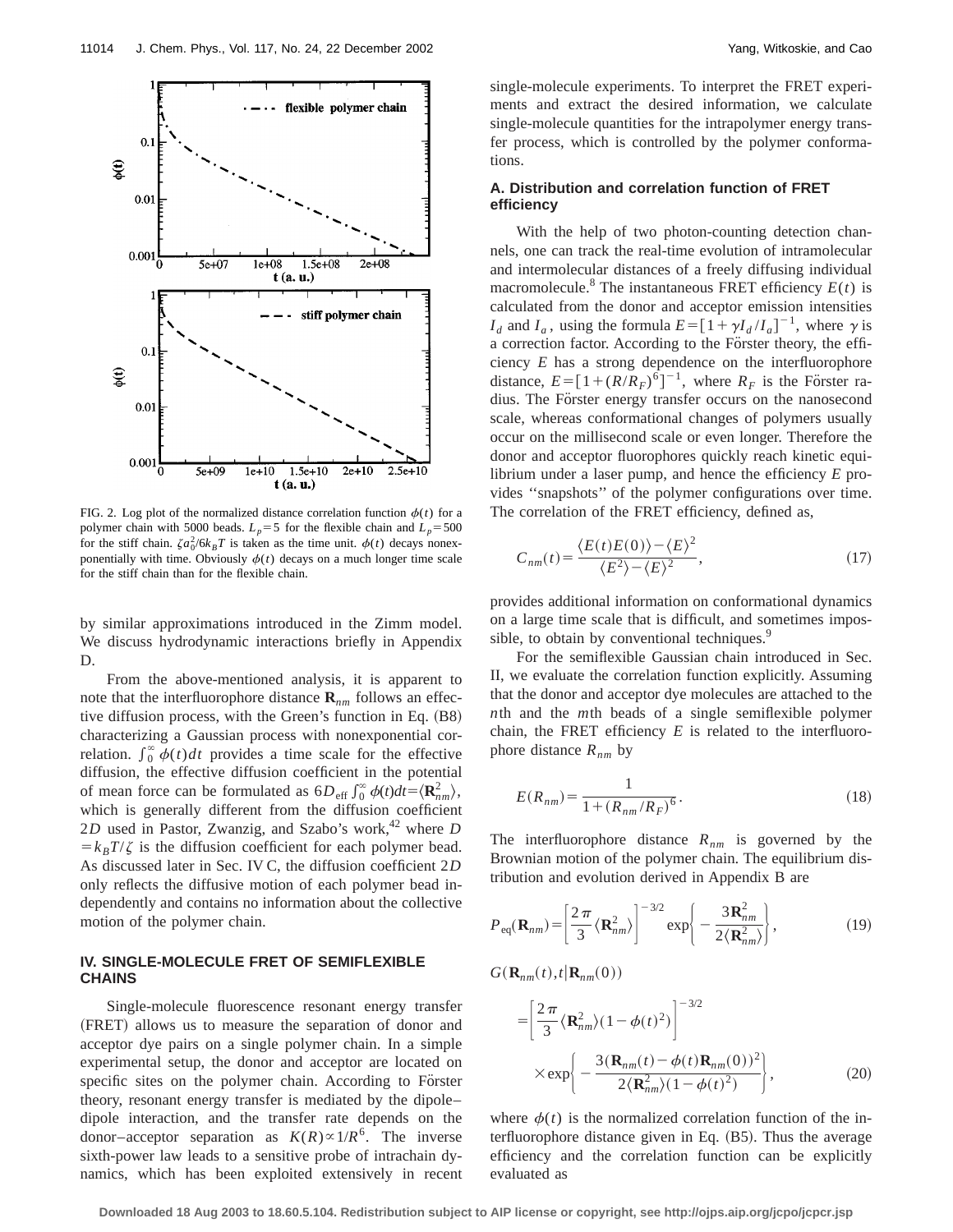

FIG. 3. Comparison of the FRET efficiency correlation function  $C_{nm}(t)$  for various  $\langle R_{nm}^2 \rangle$ .  $a_0$  and  $\zeta a_0^2/6k_BT$  are taken as the length unit and the time unit, respectively. The Förster radius  $R_F$  is taken to be 5. The solid lines are the efficiency correlation functions, and the dot-dashed lines are the corresponding distance–distance correlation function  $\phi(t)$ . (a) Flexible chains with  $N=10$ ,  $L_p=0.5$ . (b) Stiff chains with  $N=10$ ,  $L_p=2.0$ . (c) Long stiff chains with  $N=20, L_p=2.0$ .

$$
\langle E \rangle = \int d^3 \mathbf{R}_{nm} E(R_{nm}) P_{eq}(\mathbf{R}_{nm}),
$$
  
\n
$$
C_{nm}(t) = \int \int d^3 \mathbf{R}_{nm}(t) d^3 \mathbf{R}_{nm}(0) E(R_{nm}(t)) E(R_{nm}(0))
$$
  
\n
$$
\times G(\mathbf{R}_{nm}(t), t | \mathbf{R}_{nm}(0)) P_{eq}(\mathbf{R}_{nm}).
$$
\n(21)

For small  $R_F$ , we can approximate Eq. (18) as a delta function and show that

$$
\langle E \rangle \propto \left[ \frac{\langle R_{nm}^2 \rangle}{R_F^2} \right]^{-3/2},\tag{22}
$$

$$
C_{nm}(t) \sim [1 - \phi^2(t)]^{-3/2} - 1.
$$
 (23)

In real experiments, the FRET efficiency measurement is mainly performed in the regime where  $R_{nm} \le R_F$  and the efficiency is sensitive to the interfluorophore distance only in the close vicinity of  $R_F$ . Although it is difficult to obtain the analytical expression of the FRET efficiency correlation function under such condition, a numerical example plotted in Fig. 3 still shows the close relation between  $C_{nm}(t)$  and  $\phi(t)$ . We have plotted three different cases in Fig. 3,  $\langle R_{nm}^2 \rangle \ll R_F^2$  for a flexible chain,  $\langle R_{nm}^2 \rangle \sim R_F^2$  for a short stiff chain, and  $\langle R_{nm}^2 \rangle \gg R_F^2$  for a long stiff chain. In the short time



FIG. 4. The distribution of the FRET efficiency with the Förster radius  $R_F$ as the length unit.  $R_{nm} = |\mathbf{R}_{nm}|$  is the mean square root of the donor– acceptor distance. As  $R_{nm}$  increases from  $0.5R_F$  to  $2.0R_F$ , the distribution shifts from the unimodal distribution around  $E=1$ , to the bimodal distribution, and then to the unimodal distribution around  $E=0$ .

limit,  $C_{nm}(t)$  is a combination of all the relaxation modes, while in the long time limit, only the fundamental mode exists. As shown in Fig. 3,  $C_{nm}(t)$  always decays on the same time scale as that of  $\phi(t)$  for various stiffness and chain lengths, thus providing a good probe of the intrachain dynamics.

Besides the FRET efficiency correlation function, the distribution function of the efficiency is also a good measure of the chain stiffness. In general, the efficiency distribution is obtained by transforming the equilibrium distribution of *Rnm* into the efficiency  $E$  of Eq.  $(18)$  as

$$
P(E) = \sqrt{\frac{3}{2\pi}} \frac{R_F^3}{\langle \mathbf{R}_{nm}^2 \rangle^{3/2}} (1 - E)^{-1/2} E^{-3/2}
$$

$$
\times \exp\left[ -\frac{3R_F^2}{2\langle \mathbf{R}_{nm}^2 \rangle} \left( \frac{1 - E}{E} \right)^{1/3} \right].
$$
 (24)

As shown in Fig. 4, plots of the efficiency distribution with different mean square interfluorophore distance display different features. As the mean square interfluorophore distance increases, the FRET efficiency sharply shifts from the unimodal peak at  $E=1$ , to the bimodal distribution, and then to the unimodal peak at  $E=0$ . These features are explored numerically by Srinivas and Bagchi to distinguish the disordered and ordered conformations.43 The complicated feature of the efficiency distribution implies that the average efficiency  $\langle E \rangle$  does not provide enough information of the distribution.

In a recent experiment, Weiss and co-workers investigated the single enzyme Staphylococcal nuclease with FRET. The instantaneous FRET efficiencies  $E(t)$  and the correlation functions  $C_{nm}(t)$  were evaluated for 100 labeled Staphylococcal nuclease molecules.<sup>9</sup> It was observed that the correlation functions had a wide distribution of time constants, which demonstrates the complexity of the intrachain motion.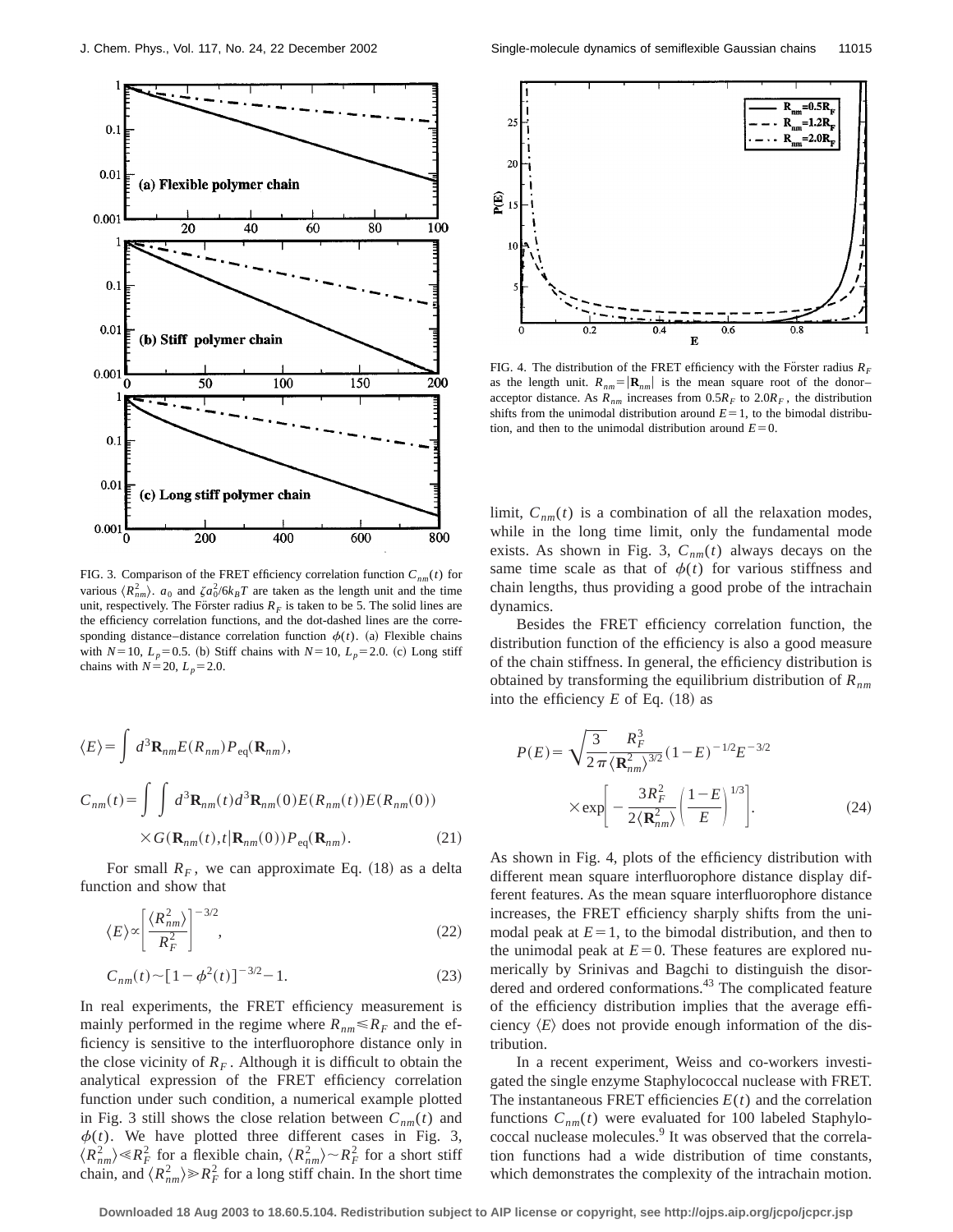### **B. Correlation of FRET lifetime**

Optical methods developed recently are capable of tracking single molecules under physiological conditions in real time. The environmental changes of individual molecules induce the conformational changes of molecular configurations on a much longer time scale than energy transfer. As a result, the dynamical tracking of lifetime information provides a measure of individual molecules in nonequilibrated and heterogeneous systems, and offers details of single-molecule dynamics that are usually hidden in conventional ensemble measurements.

The decay of the fluorescence on the donor includes radiative decay and nonradiative energy transfer,

$$
K = \frac{1}{\tau_D} \left[ 1 + \left( \frac{R_{nm}}{R_F} \right)^{-6} \right],\tag{25}
$$

where  $R_F$  is the Förster radius and  $\tau_D$  is the fluorescence lifetime without acceptor. Since the intrachain dynamics occurs on a much longer time scale than the FRET process, the polymer configuration remains the same when the FRET occurs, hence the lifetime is a ''snapshot'' at the transient conformation,

$$
\tau \approx \frac{1}{K} = \frac{\tau_D}{1 + (R_{nm}/R_F)^{-6}}.
$$
\n(26)

Continuous ''snapshots'' of transient configurations reveal the correlation between two configuration-controlled lifetimes, which reflects the slow intrachain motion that modifies the donor–acceptor distance  $R_{nm}$ . The lifetime correlation function is defined as

$$
C_{nm}(t) = \frac{\langle \tau(t)\,\tau(0)\rangle - \langle \tau \rangle^2}{\langle \tau^2 \rangle - \langle \tau \rangle^2},\tag{27}
$$

where  $\langle \cdots \rangle$  is the average over various initial configurations of a given pair, and the configuration-controlled lifetime  $\tau$  is related to the energy transfer efficiency *E* discussed in Sec. IV A as  $\tau = \tau_D(1-E)$ . Therefore, the lifetime correlation function is exactly the same as the efficiency correlation function in Eq.  $(17)$ , which can be used to monitor the intrachain dynamics at the single-molecule level.

The efficiency measurement discussed in Sec. IV A and the lifetime measurement determine similar quantities. Both measurements utilize the separation of the time scales for the reaction and the diffusion processes to detect the dynamical evolution of microenvironments at the single-molecule level. The lifetime method requires only one detection channel but with high time resolution usually in nanosecond scale, while the efficiency measurement requires simultaneously tracking donor and acceptor emissions but with relatively lower time resolution. Both methods are experimentally reliable for monitoring the intrachain motion in real time.

#### **C. Instantaneous diffusion coefficient**

In FRET measurements, the experimental sample with the attached donor and acceptor dyes is either adsorbed to the glass surface or prepared in solution. Fluorescence images of the sample are detected by scanning the confocal volume, and photobleaching curves of donor and acceptor are simultaneously recorded with an integration time  $t_{\text{bin}}$ . As a result, the trajectories of the distance between two dyes are obtained. Each measurement of the interfluorophore distance *Rnm* can correspond to a large number of polymer configurations. To differentiate them, the variation of the distance with respect to time is examined in order to understand the dynamic heterogeneity of structure.<sup>11</sup> The instantaneous diffusion coefficient measured in these experiments is defined as

$$
\bar{D}(R_{nm}(0)) = \frac{1}{6t_{\text{bin}}} \langle (\mathbf{R}_{nm}(t_{\text{bin}}) - \mathbf{R}_{nm}(0))^2 \rangle_G, \qquad (28)
$$

where  $t_{\text{bin}}$  is the experimental bin time due to the finite time resolution and  $\langle \cdots \rangle_G$  stands for the integration over the Green's function for a fixed initial separation  $R_{nm}(0)$ . For the semiflexible polymer chain, we are able to evaluate instantaneous diffusion coefficient directly with the Green's function in Appendix B, giving

$$
\bar{D}(R_{nm}(0)) = \langle \mathbf{R}_{nm}^2 \rangle \frac{1 - \phi^2(t_{\text{bin}})}{6t_{\text{bin}}} + \mathbf{R}_{nm}^2(0) \frac{[1 - \phi(t_{\text{bin}})]^2}{6t_{\text{bin}}}.
$$
\n(29)

This expression of  $\bar{D}(R_{nm}(0))$  is a general result for any Gaussian process and implies the following:

 $(1)$  As  $t_{\text{bin}}$  approaches 0, only the first term survives and the instantaneous diffusion coefficient reduces to 2*D*  $=2k_BT/\xi$ , which describes the independent diffusive motions of the donor and acceptor sites and does not provide any information of the chain-configurations or the interactions.

(2) As  $t_{\text{bin}}$  approaches  $\infty$ , averaging Eq. (29) over the initial position  $\mathbf{R}_{nm}(0)$  yields the relation in the long time  $\lim_{m \to \infty} \frac{1}{2} \sum_{\text{min}}^{\text{max}} \frac{1}{2} \left( \mathbf{R}_{nm} (\mathbf{r}_{\text{bin}}) - \mathbf{R}_{nm}(\mathbf{0}) \right)^2$ , where  $\overline{D}$ is the diffusion coefficient of polymer beads.

(3) The mean square distance in equilibrium  $\langle \mathbf{R}^2_{nm} \rangle$ , which is determined by the morphological structures of the polymer, relies on the condition of the solution.  $\langle \mathbf{R}^2_{nm} \rangle$  in the collapsed state is smaller than that in the coiled state, and  $\langle \mathbf{R}^2_{nm} \rangle$  in the coiled state is much smaller than that in the ordered state (rod, toroidal, etc.). As a result,  $\bar{D}(R_{nm}(0))$  in collapsed structures is much smaller than that in coiled structures.

 $(4)$  For a specific condition of solution when the mean square distance in equilibrium  $\langle \mathbf{R}^2_{nm} \rangle$  is fixed, the variation of  $\bar{D}(R_{nm}(0))$  has a quadratic dependence on the initial dis- $\text{tance } R_{nm}(0) = |\mathbf{R}_{nm}(0)|.$ 

These conclusions are in qualitative agreement with recent experiments on PCN-4.<sup>11</sup> Instead of two fluorophores attached to the same chain, the donor and acceptor dye molecules in the reported experiment are attached to each end of a double helix DNA molecule, respectively. Therefore the quadratic dependence on  $R_{nm}(0)$  is not exactly observed. It was observed that the instantaneous diffusion coefficient in the unfolded state is one order of magnitude greater than that in the folded condition, which means  $\langle \mathbf{R}^2_{nm} \rangle$  in the folded state is much smaller than that in the unfolded state.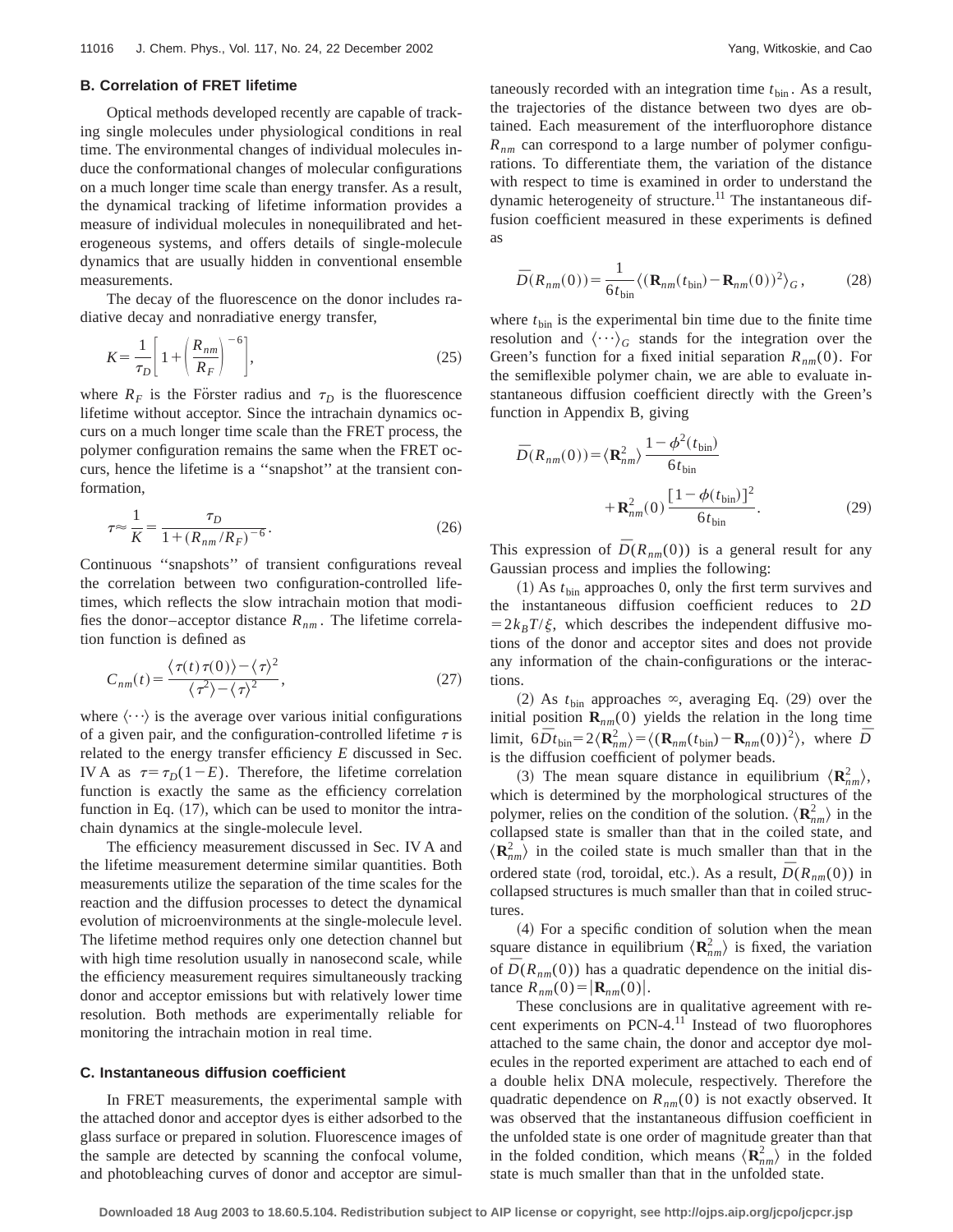

FIG. 5. A sketch of intrachain fluorescence resonant energy transfer process, with double arrow denoting the intrachain dynamics  $\mathcal{L}$ , and with thick arrow denoting the population depletion from the donor.

#### **V. THE FRET LIFETIME DISTRIBUTION**

In order to calculate the lifetime distribution, we consider a general scenario where the kinetics of the system described by

$$
\dot{P}(t) = \mathcal{L}P(t) - KP(t),\tag{30}
$$

where  $P(\mathbf{r},t)$  is the probability distribution function of the polymer chain and  $\mathcal L$  is the propagation operator of the chain. As illustrated in Fig. 5, the depletion of the population is denoted by  $K$  and the intrachain motion is governed by  $\mathcal{L}$ . At zero time, we pump the donor dye to an excited state, and then monitor the lifetime distribution. The Laplace transform of Eq.  $(30)$  yields

$$
\hat{P}(z) = \frac{1}{z - \mathcal{L} + K} P_0,\tag{31}
$$

where  $\hat{P}(z)$  is the Laplace transform of  $P(t)$  and  $P_0$  is the initial population. To calculate the lifetime distribution function, we take the average of Eq.  $(31)$  over the equilibrium distribution  $P_{eq}$  and obtain the equation for the survival probability  $\hat{N}(z) = \langle (z - \mathcal{L} + K)^{-1} \rangle$ , where the angular brackets  $\langle \cdots \rangle$  refer to the configurational average over the equilibrium distribution function  $P_{eq}$ , i.e.,  $\langle A \rangle = \int A P_{eq} d^N \mathbf{r}$ . From  $\hat{N}(z)$  we calculate the Laplace transform of the ensemble lifetime distribution as

$$
\hat{f}(z) = 1 - z\hat{N}(z) = \langle (K - \mathcal{L})(z - \mathcal{L} + K)^{-1} \rangle.
$$
 (32)

In the sluggish environment,  $\mathcal{L} \ll K$ , the relaxation of the reactive system is extremely slow so that the reaction rate depends only on the transient configuration, therefore, the lifetime is  $\tau = \hat{P}(0) \approx K^{-1}$ . The survival probability in Laplace space becomes  $N(z) \approx \langle (z+K)^{-1} \rangle$ , and the lifetime distribution function is the static average over the equilibrium configuration, i.e.,

$$
f(t) = \int K e^{-Kt} P_{\text{eq}} d^N \mathbf{r}.
$$
 (33)

Under such conditions, the interfluorophore distance distribution as well as the transfer rate distribution can be obtained from single-molecule fluorescence lifetime measurements.12 The ensemble averaged lifetime becomes the static average of the inhomogeneous lifetime  $\tau$ ,  $\langle t \rangle$  $\approx$   $\langle K^{-1} \rangle$ .<sup>44</sup>

However, natural functions of biological polymers are usually studied in solutions, where the static limit in Eq.  $(33)$ does not apply. Although the energy transfer reaction occurs on a faster time scale than the intrachain relaxation, it is important to include the relaxation effects in the lifetime distribution function. To take into account the polymer motion during the reaction,  $\hat{P}(z)$  can be evaluated with inhomogeneous cumulant expansion for a fixed initial configuration which has been used in studying spectral diffusion, $45$  giving

$$
P(\mathbf{R}_0, t) = \left\langle \exp\left(-\int_0^t K(\tau) d\tau \right) \right\rangle_{\mathbf{R}_0}.
$$
 (34)

Here  $\langle \cdots \rangle_{\mathbf{R}_0}$  stands for the homogeneous average for a fixed initial configuration and can be calculated with cumulant expansion, for example, to first order, as

$$
P(\mathbf{R}_0, t) \approx \exp\bigg[-\int_0^t \langle K(\tau) \rangle_{\mathbf{R}_0} d\tau\bigg].
$$
 (35)

For the semiflexible chain model introduced in Sec. II, the inhomogeneous average is performed over the Green's function in Eq.  $(B7)$ , giving

$$
\langle K(\tau) \rangle_{\mathbf{R}_0} = \int \frac{K(\mathbf{\tilde{R}} + \mathbf{R}_0 \phi(t))}{[2\pi(\mathbf{R}_{nm}^2)(1 - \phi(t)^2)/3]^{3/2}}
$$

$$
\times \exp\left[-\frac{3\mathbf{\tilde{R}}^2}{2\langle \mathbf{R}_{nm}^2 \rangle(1 - \phi(t)^2)}\right] d^3 \tilde{R}
$$

$$
\approx K(\mathbf{R}_0) + 2Dt \sum_{\mu} \partial_{\mu} \partial_{\mu} K(\mathbf{R}_0), \tag{36}
$$

where we have applied the short time expansion of  $K(\tilde{R})$  $+{\bf R}_0\phi(t) \approx K({\bf R}_0)+\sum_{\mu,\nu}\partial_\mu\partial_\nu K({\bf R}_0)\tilde{R}_\mu\tilde{R}_\nu/2$  with  $\mu,\nu$ standing for *x*, *y*, *z*,  $\langle \mathbf{R}_{nm}^2 \rangle (1 - \phi(t)^2) \approx 12Dt$ , and *D*  $=k_B T/\zeta$ . Therefore Eq. (35) can be approximated as

$$
P(\mathbf{R}_0, t) \approx \exp\left[-K(\mathbf{R}_0)t - D\sum_{\mu} \partial_{\mu} \partial_{\mu} K(\mathbf{R}_0)t^2\right]
$$

$$
\approx \exp\left[-K(\mathbf{R}_0)t - \frac{D\Sigma_{\mu} \partial_{\mu} \partial_{\mu} K(\mathbf{R}_0)}{K(\mathbf{R}_0)^2}\right],
$$
(37)

where in the second approximation *t* is replaced by the reaction time  $1/K(\mathbf{R}_0)$  for a specific configuration in the fast reaction limit. Thus the lifetime

$$
\tau \approx \frac{1}{K(\mathbf{R}_0)} \exp\left[-\frac{D \Sigma_{\mu} \partial_{\mu} \partial_{\mu} K(\mathbf{R}_0)}{K(\mathbf{R}_0)^2}\right]
$$
(38)

becomes a weighted inhomogeneous reaction time and the lifetime distribution becomes a weighted average over inhomogeneous configurations,

$$
f(t) = \int K(\mathbf{R}_0) \exp\left[-\frac{D \Sigma_{\mu} \partial_{\mu} \partial_{\mu} K(\mathbf{R}_0)}{K(\mathbf{R}_0)^2}\right] P_{\text{eq}}(\mathbf{R}_0) d^3 R_0.
$$
\n(39)

For the FRET rate described in Eq.  $(25)$ , the weighting factor can be evaluated explicitly as

$$
\exp\left[-\frac{D\Sigma_{\mu}\partial_{\mu}\delta_{\mu}K(\mathbf{R}_{0})}{K(\mathbf{R}_{0})^{2}}\right]
$$
  
= 
$$
\exp\left\{-\frac{6D\tau_{D}}{R_{0}^{2}}\frac{5(R_{0}/R_{F})^{-6}}{[1+(R_{0}/R_{F})^{-6}]^{2}}\right\},
$$
 (40)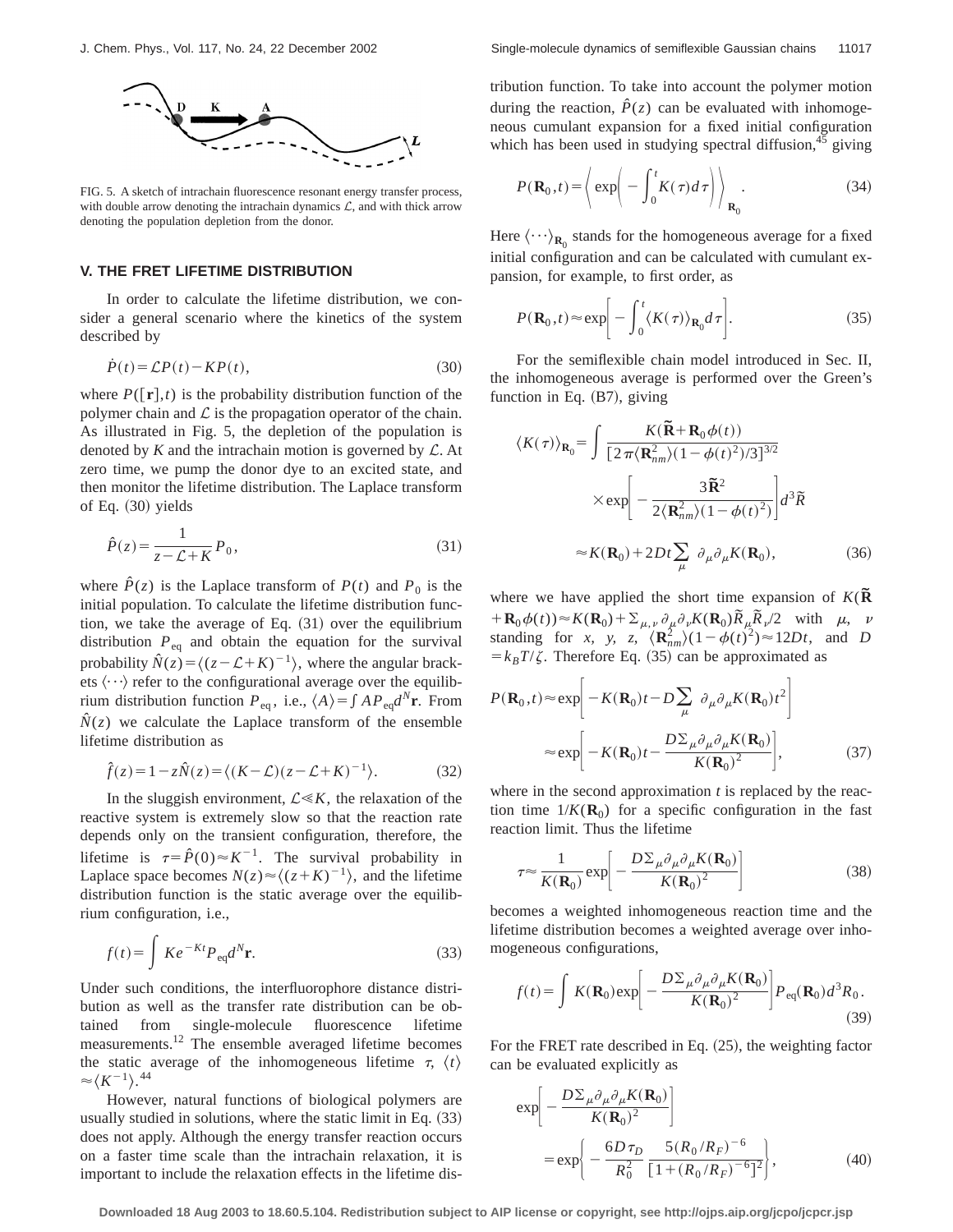where  $\tau_D$  is the fluorescence lifetime of the donor dye without acceptor. When the diffusion coefficient increases, small  $R_0$  or large FRET rate will be favored, thus the lifetime distribution will be shifted toward small  $\tau$ , hence the ensemble averaged lifetime decreases. Variational treatment by Portman and Wolynes has rigorously proved that the static and the dynamic averages are the upper and the lower bounds on the ensemble averaged survival probability for general diffusion-controlled reactions.<sup>44</sup> In the limit when  $D\rightarrow 0$ , the small FRET rate contribution will be maximized and the lifetime reduces to the reaction time for a static configuration,  $\tau = K^{-1}$ . Given the functional form of the energy transfer rate, each measurement of lifetime corresponds to a fixed donor–acceptor distance. Therefore, by measuring the FRET lifetime distribution, one can map out the distribution function of interfluorophore distance. This mapping however is modified according to Eq.  $(40)$  by taking into account the diffusional effect.

#### **VI. INTRINSIC VISCOSITY**

From standard viscoelasticity theory, the stress tensor is measured under the external shear flow  $v_x = \alpha(t)y$  and is related to the desired time-dependent viscoelasticity  $\eta(t)$ through  $\sigma_{xy}(t) = \eta_s + \int_{-\infty}^t \eta_p(t-t') \alpha(t')$ , where  $\eta_p(t)$  is the viscosity contribution from polymers. Given  $\eta(t)$ , the intrinsic viscosity is  $[\eta] = \int_0^\infty \eta_p(\tau) d\tau/(\rho \eta_s)$ , where  $\rho$  is the mass density of the polymer and  $\eta_s$  is the solvent viscosity. Similarly, we can determine the storage modulus  $G'(\omega)$  and the loss modulus  $G''(\omega)$  from the viscoelastic response  $\eta_n(t)$ .

We derive the microscopic expression for the polymer viscosity  $\eta_p(t)$ . We begin with the definition of the intrinsic stress tensor

$$
\langle \sigma_{p,xy}(t) \rangle = -\frac{c}{N} \sum_{n} \int F_{nx} r_{ny} P d^{N} \mathbf{r}, \qquad (41)
$$

where *P* is the distribution function of the Gaussian chain at time *t* and *c* is the number concentration of the beads. In Eq.  $(41)$ , the solvent contribution is not included in the stress and  $\sigma_{p,xy}(t)$  is the contribution from single polymers. Under the shear flow, the distribution function of the polymer chain follows  $\dot{P}(t) = \mathcal{L}P(t) - \sum_m \partial_{mx}[\alpha(t)r_{my}P(t)]$  where the operator  $\mathcal L$  dictates the free propagation of the polymer and the second term is due to the external flow. To first order in perturbation, we have

$$
P(t) = P_0 - \int_{-\infty}^t e^{\mathcal{L}(t-\tau)} \sum_m \frac{\partial}{\partial r_{mx}} \alpha(\tau) r_{my} P_0(\tau) d\tau, \tag{42}
$$

where  $P_0 = P_{eq}$  is the equilibrium distribution. Substituting Eq.  $(42)$  into Eq.  $(41)$ , we find

$$
\eta_p(t) = \frac{c}{N} \beta \left( \sum_n F_{nx}(t) r_{ny}(t) \sum_n r_{mx}(0) F_{my}(0) \right), \tag{43}
$$

which is the linear response expression found in literature.<sup>36,38,46,47</sup> Applying the Gaussian factorization to the above-given expression leads to

$$
\eta_p(t) \approx \frac{c}{N} \beta \sum_{nm} \langle F_{nx}(t) r_{mx}(0) \rangle \langle F_{my}(0) r_{ny}(t) \rangle
$$

$$
= \sum_{nm} \frac{c}{N} k_B T \left\langle \frac{\partial r_{mx}(t)}{\partial r_{nx}(0)} \right\rangle \left\langle \frac{\partial r_{ny}(t)}{\partial r_{my}(0)} \right\rangle, \tag{44}
$$

where we assume the motions along different Cartesian coordinates are decoupled. The Gaussian factorization and the decoupling assumption hold exactly for the Brownian motion of Gaussian chains.

The key result of this section is the last expression in Eq.  $(44)$ , which relates single chain measurements to macroscopic viscoelastic responses. Here, the stability function  $\partial \mathbf{r}_{mx} / \partial \mathbf{r}_{nx}$  measures the divergence of the trajectories with respect to initial conditions and cannot be obtained directly from bulk measurements. By virtue of this expression, we can evaluate the intrinsic viscoelasticity of a Gaussian chain by tracking bead motions along a polymer chain.

Accurate evaluation of the exact expression in Eq.  $(43)$ has been carried out by Pyun and Fixman, Bixon and Zwanzig, etc. $35-37$  We will calculate the viscosity within the semiflexible Gaussian model. The viscoelasticity function in Eq.  $(44)$  can be transformed into normal modes as

$$
\frac{\partial \mathbf{r}_{mx}(t)}{\partial \mathbf{r}_{nx}} = \sum_{p}^{N-1} \frac{\partial \mathbf{r}_{mx}(t)}{\partial \mathbf{x}_{px}(t)} \exp\bigg[-\frac{\lambda_p}{\zeta_p} t\bigg] \frac{\partial \mathbf{x}_{px}}{\partial \mathbf{r}_{nx}},\tag{45}
$$

where  $\partial \mathbf{r}_{mx} / \partial \mathbf{x}_{px}$  is the unitary transform matrix element between the real coordinates and normal modes. For the semiflexible Gaussian chain,  $\eta_p(t)$  can be written as a sum over the exponentially decaying correlation functions of the normal modes

$$
\eta_p(t) = k_B T \frac{c}{N} \sum_{p=1}^{N-1} \exp\bigg[-\frac{t}{\tau_p}\bigg],\tag{46}
$$

where  $\tau_p = \xi_p / (2\lambda_p)$  is the decay time for each normal mode. In general, application of a shear flow does not invoke stretching modes, thus, only the bending motion of the polymer chain is considered in the expression for  $\eta_p(t)$ . Therefore the intrinsic storage modulus and the intrinsic loss modulus are  $[G'(\omega)]_p = \int_{0}^{\infty} \omega \sin \omega t \sum_{p=1}^{N-1} \exp[-t/\tau_p] dt$  and  $[G''(\omega)]_p = \sum_{0}^{\infty} \omega \cos \omega t \sum_{p=1}^{N-1} \exp[-t/\tau_p]$ . Given the expression for  $\lambda_p$  in Eq. (A2) and  $\zeta_p = 2N\zeta$ , we have

$$
\tau_p = \begin{cases}\n\frac{N^2 a_0^2 \zeta L_p}{3 \pi^2 k_b T} p^{-2} = \tau_1 p^{-2}, & L_p \ll N \\
\frac{N^4 a_0^2 \zeta}{3 \pi^4 k_b T L_p} p^{-4} = \tau_1' p^{-4}, & L_p \ge N,\n\end{cases} (47)
$$

which describes both the flexible chain when  $L_p \ll N$  and the stiff rod when  $L_p \ge N$ . In the limit  $L_p = 1/2$ , the above-given expression recovers the time constants for *p*th normal mode of the Rouse chain.<sup>29</sup> The expressions for  $[G'(\omega)]_n$  and  $[G''(\omega)]_p$  simplify in the following two cases:

(1) In the low frequency limit,  $\omega \tau_1 \ll 1$  and  $\omega \tau_1'$  $\ll 1[G'(\omega)]_p$  and  $[G''(\omega)]_p$  are approximated as

$$
[G'(\omega)]_p \approx \begin{cases} (\omega \tau_1)^2 \sum_{p=1}^{\infty} p^{-4} = \pi^4 (\omega \tau_1)^2 / 90, & L_p \ll N \\ (\omega \tau_1')^2 \sum_{p=1}^{\infty} p^{-8} = \pi^8 (\omega \tau_1')^2 / 9450, & L_p \ge N, \end{cases}
$$
(48)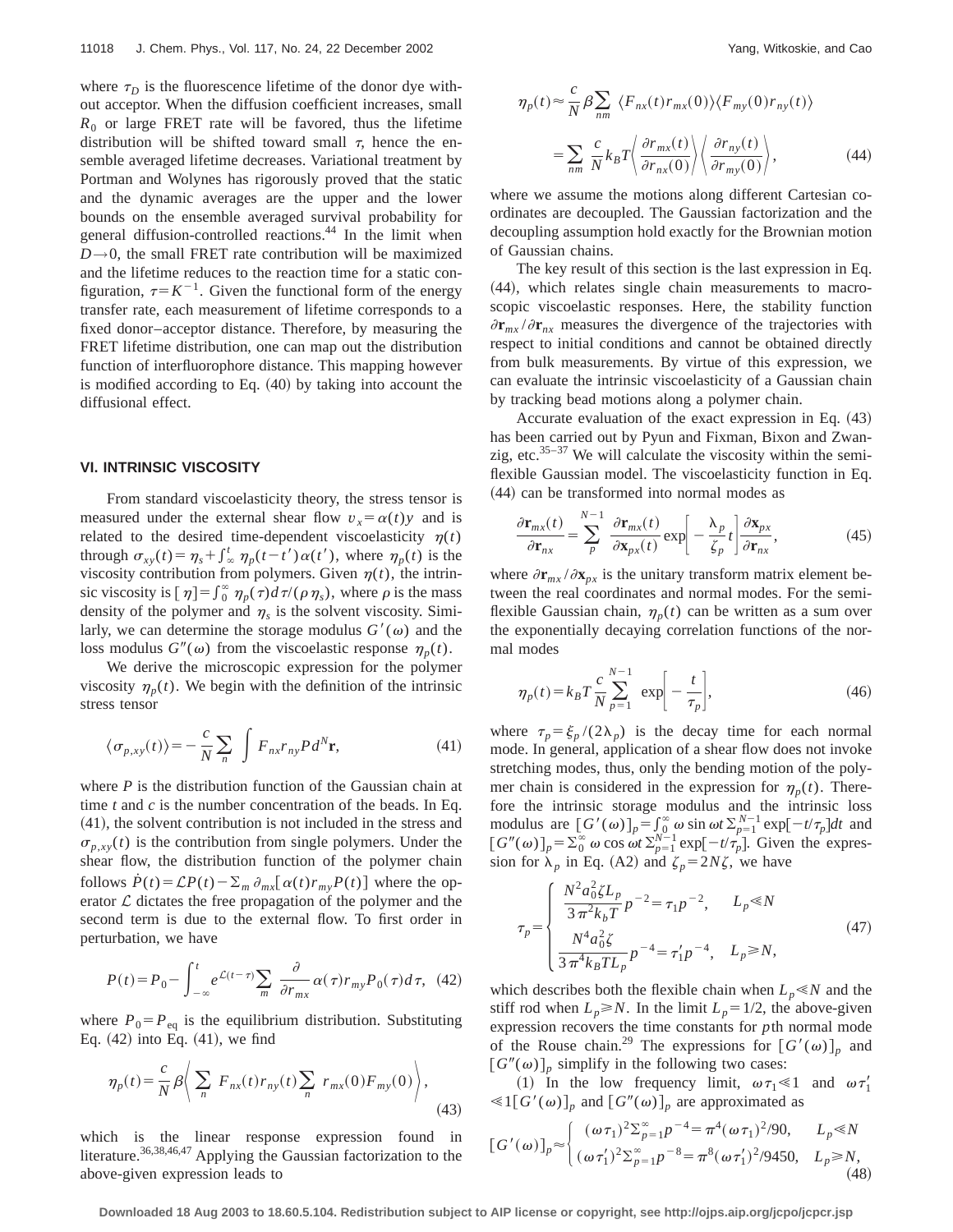

FIG. 6. The intrinsic and loss storage modulus for a flexible chain with 5000 beads and the persistence length taken as 5. At low frequencies,  $G'(\omega)$ scales as  $\omega^2$  and  $G''(\omega)$  scales as  $\omega$ . At high frequencies, both  $G'(\omega)$  and  $G''(\omega)$  scale as  $\omega^{1/2}$ .

and

$$
[G''(\omega)]_p \approx \begin{cases} \omega \tau_1 \Sigma_{p=1}^{\infty} p^{-2} = \pi^2 \omega \tau_1/6, & L_p \ll N \\ \omega \tau_1' \Sigma_{p=1}^{\infty} p^{-4} = \pi^4 \omega \tau_1'/90, & L_p \ge N. \end{cases}
$$
(49)

Therefore,  $[G'(\omega)]_p$  and  $[G''(\omega)]_p$  are proportional to  $\omega^2$ and  $\omega$ , respectively, and reduce to the stiff rod limit when  $L_p \ge N$ .

(2) In the high frequency limit,  $\omega \tau_1 \geq 1$  and  $\omega \tau_1' \geq 1$ , the sum over *p* is approximated by an integral, so that

$$
[G'(\omega)]_p \approx \begin{cases} (\omega \tau_1)^{1/2} \pi / [4 \sin(\pi/4)], & L_p \ll N \\ (\omega \tau_1')^{1/4} \pi / [8 \sin(\pi/8)], & L_p \ge N \end{cases} \tag{50}
$$

and

$$
[G''(\omega)]_p \approx \begin{cases} (\omega \tau_1)^{1/2} \pi / [4 \cos(\pi/4)], & L_p \ll N \\ (\omega \tau_1')^{1/4} \pi / [8 \cos(\pi/8)], & L_p \ge N. \end{cases}
$$
 (51)

For the stiff chain, the bending motion has a  $\omega^{1/4}$  dependence at high frequency, which implies  $\eta_p(t) \propto t^{-1/4}$  when  $t \ll \tau'_1$ . This is consistent with the findings of the polymer bending motion in Refs. 48 and 49.

As shown in Figs. 6 and 7, numerical calculations of the intrinsic storage  $G'(\omega)$  and loss moduli  $G''(\omega)$  from the viscoelastic response function  $\eta_p(t)$  in Eq. (46) confirm the two different scaling regions for both flexible and semiflexible chains. In the numerical calculation, the number of beads on the polymer chain is taken as 5000, the persistence length  $L_p$  is 5 for the flexible chain and 500 for a semiflexible chain.

In  $\theta$  solvent, the intrinsic moduli for the semiflexible chain can be calculated with  $\tau_p$  obtained by the preaveraging method in standard textbook, $^{29}$  as shown in Appendix D.

 $(1)$  In the low frequency limit, similar to the abovementioned derivation,  $[G'(\omega)]_p$  and  $[G''(\omega)]_p$  are still proportional to  $\omega^2$  and  $\omega$ , respectively.

(2) In the high frequency limit,



FIG. 7. The intrinsic and loss storage modulus for a semiflexible chain with 5000 beads and the persistence length taken as 500. At low frequencies,  $G'(\omega)$  and  $G''(\omega)$  scales as  $\omega^2$  and  $\omega$ , respectively. At high frequencies, both  $G'(\omega)$  and  $G''(\omega)$  scales as  $\omega^{1/4}$ .

$$
[G'(\omega)]_p \approx \begin{cases} (\omega \tau_1)^{2/3} \pi/[3 \sin(\pi/3)], & L_p \ll N \\ (\omega \tau_1')^{2/7} \pi/[7 \sin(\pi/7)], & L_p \ge N \end{cases}
$$
 (52)

and

$$
\begin{bmatrix} G''(\omega) \end{bmatrix}_p \approx \begin{cases} (\omega \tau_1)^{2/3} \pi / [3 \cos(\pi/3)], & L_p \ll N \\ (\omega \tau_1')^{2/7} \pi / [7 \cos(\pi/7)], & L_p \ge N, \end{cases} \tag{53}
$$

which are proportional to  $\omega^{2/3}$  and  $\omega^{2/7}$ , respectively.

## **VII. CONCLUDING REMARKS**

In Secs. II and III, we formulated the semiflexible Gaussian chain with analog to the Ornstein–Uhlenbeck random walk process and incorporated the persistent length into the Rouse model. The mean square bead–bead distance  $\langle \mathbf{R}^2_{nm} \rangle$  is studied for different degrees of stiffness. For a flexible chain, the mean square distance exhibits the scaling relation for a random Gaussian coil  $\langle \mathbf{R}_{nm}^2 \rangle = 2L_p |n-m| a_0^2$ ; while for large persistence length, it scales as a rigid rod,  $\langle \mathbf{R}^2_{nm} \rangle = |n-m|^2 a_0^2$ . To study the intrachain motion of semiflexible chains, the evolution of  $\mathbf{R}_{nm}$  is calculated based on the normal mode decomposition of the Langevin equation of a semiflexible polymer chain. The resulting Green's function resembles a Gaussian process within a potential of mean force. The Brownian dynamics of the semiflexible chain shows that the correlation function  $\langle \mathbf{R}_{nm}(t) \cdot \mathbf{R}_{nm}(0) \rangle$  has a much longer time scale for a stiff chain than for a flexible polymer.

In Sec. IV, we have considered the fluorescence resonant energy transfer (FRET) process on a semiflexible chain, where a donor–acceptor pair attached to the *n*th and the *m*th polymer beads are used to probe the conformational dynamics. The fluorescence lifetime correlation function and the FRET efficiency correlation function are closely related to the normalized distance correlation function  $\phi(t)$ . Thus both the lifetime correlation and the FRET efficiency correlation can be employed as possible measures of the intrachain dynamics. Furthermore, the instantaneous diffusion coefficient due to finite time resolution  $t_{\text{bin}}$  has been calculated within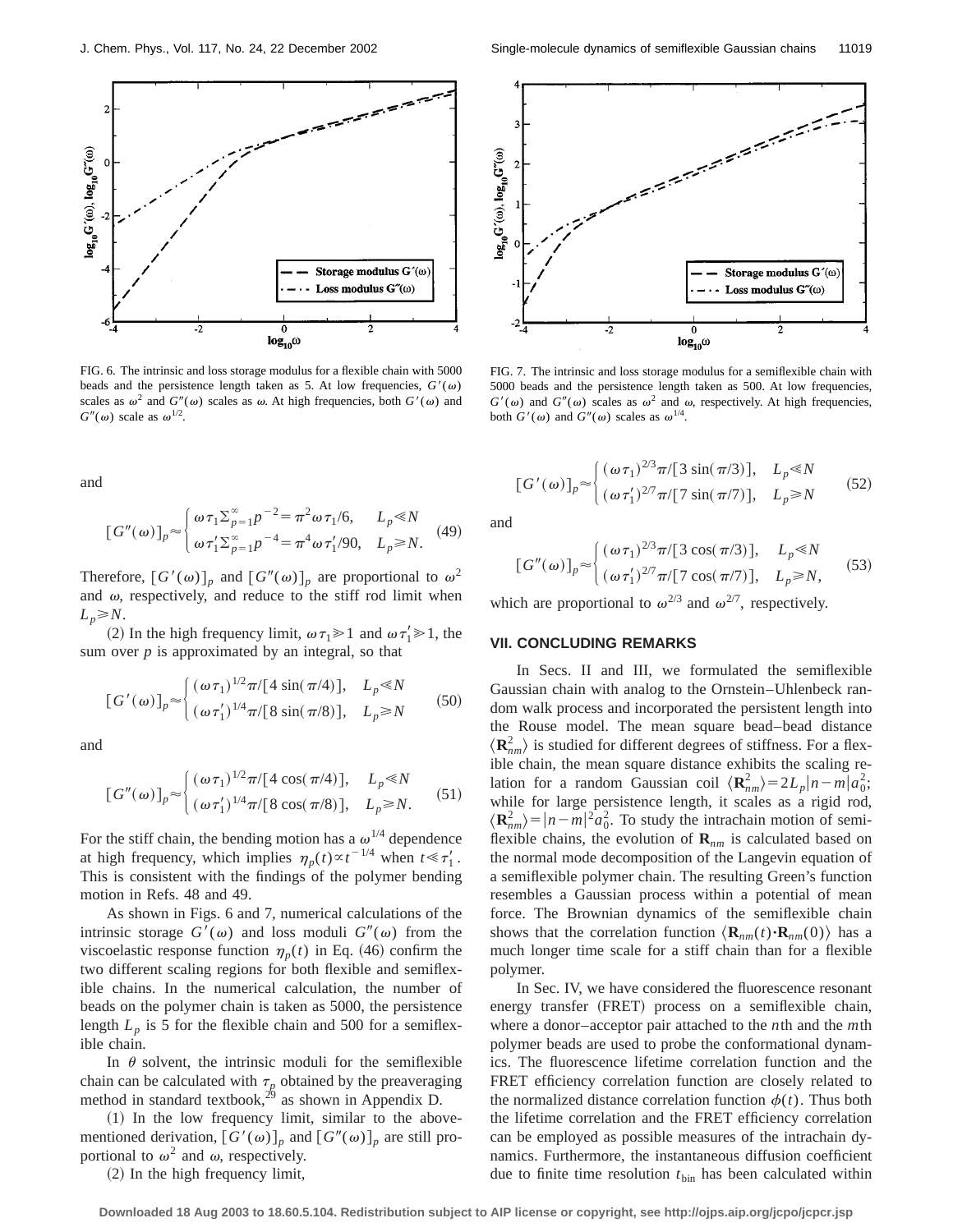the theoretical model. As  $t_{\text{bin}} \rightarrow 0$ , the instantaneous diffusion coefficient is obtained from the independent diffusive motion of the donor and acceptor sites. When measured with finite time resolution, the instantaneous diffusion coefficient  $\bar{D}(R_{nm}^2) = \langle R_{nm}^2 \rangle \left[1 - \phi^2(t_{\text{bin}})\right] / t_{\text{bin}} + R_{nm}^2 \left[1 - \phi(t_{\text{bin}})^2\right] / t_{\text{bin}}$  is much smaller in the collapsed structure than in the ordered structure, and the variation has a quadratic dependence on the donor–acceptor distance  $R_{nm}$ . Some of these predictions are in qualitative agreement with reported experiments.<sup>11</sup>

In FRET experiments, the intrachain dynamics usually occurs on a much longer time scale than the energy transfer reaction. In Sec. V, the FRET lifetime is discussed in the fast reaction limit. With inhomogeneous cumulant expansion, we have shown that the lifetime is a weighted reaction time for a given initial configuration,  $\tau = K(\mathbf{R}_0)^{-1}$  $\times$ exp[ $-D\Sigma_{\mu} \partial_{\mu} \partial_{\mu} K(\mathbf{R}_0)/K(\mathbf{R}_0)^2$ ]. When the intrachain relaxation process is extremely slow,  $D\rightarrow 0$ , this expression recovers the static limit, i.e.,  $\tau = K^{-1}$ , and thus, the distribution function of the donor–acceptor distance can be mapped out from the single-molecule lifetime measurements. Furthermore, recent measurements of the viscosity-dependent intramolecular quenching rate provide detailed information from the reaction-controlled limit to the diffusion-controlled limit.33,34,50 Thus systematic studies and detailed analysis of the ensemble averaged lifetime is necessary to better understand the polymer dynamics.<sup>51</sup>

The macroscopic viscoelastic response of a polymer chain is related to the bead dynamics on a single polymer by Eq. (44), from which the intrinsic elastic moduli are derived. Explicit evaluations of the elastic storage modulus and the elastic loss modulus are performed with the consideration of the persistence length  $L_p$ . Our expressions exactly recover the results for the Rouse chain in the limit  $L_p \rightarrow 1/2$ , and predict the correct scaling over frequency for the bending motion of a stiff polymer in the stiff rod limit  $L_p \ge N$ .

Single-molecule FRET measurements of the semiflexible chain yield rich information about intrachain motion, for example, mean square distance, distance correlation function, instantaneous diffusion coefficient, and intrinsic viscosity. Further refinements of single-molecule spectroscopy will provide more accurate methods to examine the details of the intra-polymer interactions and lead to better understanding of the related issues such as protein folding and self-assembly of biological systems. Further consideration of hydrodynamic and excluded volume effects can be implemented in the theoretical model for a semiflexible chain.

#### **ACKNOWLEDGMENT**

This research is supported by the NSF Career Award.

## **APPENDIX A: APPROXIMATE NORMAL MODES OF SEMIFLEXIBLE CHAINS**

In a semiflexible chain, the potential energy is

$$
U = \frac{3k_B T}{8a_0^2} \sum_{n=1}^{N-2} \left[ \frac{1+b}{1-b} (\mathbf{u}_{n+1} - \mathbf{u}_n)^2 + \frac{1-b}{1+b} (\mathbf{u}_{n+1} + \mathbf{u}_n)^2 \right] + \frac{3k_B T}{4a_0^2} (\mathbf{u}_1^2 + \mathbf{u}_{N-1}^2),
$$
 (A1)

where  $\mathbf{u}_n = \mathbf{R}_{n+1} - \mathbf{R}_n$  is the bond between the *n*th and the  $n+1$ th beads. In the continuous limit, the potential energy reduces to Eq.  $(5)$  in Sec. II. Applying the transform of Eq. ~7!, we can decompose the potential energy into three parts  $U = T_1 + T_2 + T_3$ , where

$$
T_{1} = \frac{3k_{B}T}{8a_{0}^{2}} \frac{1+b}{1-b} \sum_{n=1}^{N-2} (\mathbf{u}_{n+1} - \mathbf{u}_{n})^{2}
$$
  
\n
$$
= \frac{12Nk_{B}T}{a_{0}^{2}} \sum_{p=1}^{N-1} \mathbf{x}_{p}^{2} \frac{1+b}{1-b} \sin^{4} \frac{p\pi}{2N} - \frac{1+b}{1-b} \cdot T_{3},
$$
  
\n
$$
T_{2} = \frac{3k_{B}T}{8a_{0}^{2}} \frac{1-b}{1+b} \sum_{n=1}^{N-2} (\mathbf{u}_{n+1} + \mathbf{u}_{n})^{2}
$$
  
\n
$$
= \frac{12Nk_{B}T}{a_{0}^{2}} \sum_{p=1}^{N-1} \mathbf{x}_{p}^{2} \frac{1-b}{1+b} \sin^{2} \frac{p\pi}{2N} \cos^{2} \frac{p\pi}{2N} - \frac{1-b}{1+b} \cdot T_{3},
$$
  
\n
$$
T_{3} = \frac{3k_{B}T}{4a_{0}^{2}} (\mathbf{u}_{1}^{2} + \mathbf{u}_{N-1}^{2})
$$
  
\n
$$
= \frac{24k_{B}T}{a_{0}^{2}} \sum_{p,q=1}^{N-1} \mathbf{x}_{p} \cdot \mathbf{x}_{q} \sin^{2} \frac{p\pi}{2N} \sin^{2} \frac{q\pi}{2N}
$$
  
\n
$$
\times [(-1)^{p+q} + 1] \cos \frac{p\pi}{2N} \cos \frac{q\pi}{2N}.
$$

Therefore, in the large *N* limit, the off-diagonal terms are *N* times smaller than the diagonal terms, and we approximately diagonalize the potential energy in normal modes, *U*  $\approx \sum_{p=1}^{N-1} \lambda_p \mathbf{x}_p^2/2$  with

$$
\lambda_{p} = \frac{24Nk_{B}T}{a_{0}^{2}} \sin^{2} \frac{p \pi}{2N} \left( 2L_{p} \sin^{2} \frac{p \pi}{2N} + \frac{1}{2L_{p}} \cos^{2} \frac{p \pi}{2N} \right),\tag{A2}
$$

where  $2L_p = (1+b)/(1-b)$  is the persistent length. In the limit of the flexible chain, the persistent length is relatively small compared to the contour length of the chain, the second term dominates and yields

$$
\lambda_p \approx \frac{24Nk_B T}{a_0^2} \sin^2 \frac{p \pi}{2N} \frac{1}{2L_p} \cos^2 \frac{p \pi}{2N} \approx \frac{3 \pi^2 k_B T}{N a_0^2 L_p} p^2.
$$
\n(A3)

In the limit of  $L_p \rightarrow 1/2$  or  $b \rightarrow 0$ ,  $\lambda_p$  given in Eq. (A2) is exactly the same as the result for Rouse chain.<sup>29</sup> In the strong persistence limit, the first term also contributes and may even dominate for large *p*, yielding the worm-like chain normal modes,

$$
\lambda_p \approx \frac{3\pi^2 k_B T p^2}{N a_0^2 L_p} \left( 1 + \frac{\pi^2 L_p^2}{N^2} p^2 \right) \approx \frac{3k_B T \pi^4 L_p}{N^3 a_0^2} p^4. \quad (A4)
$$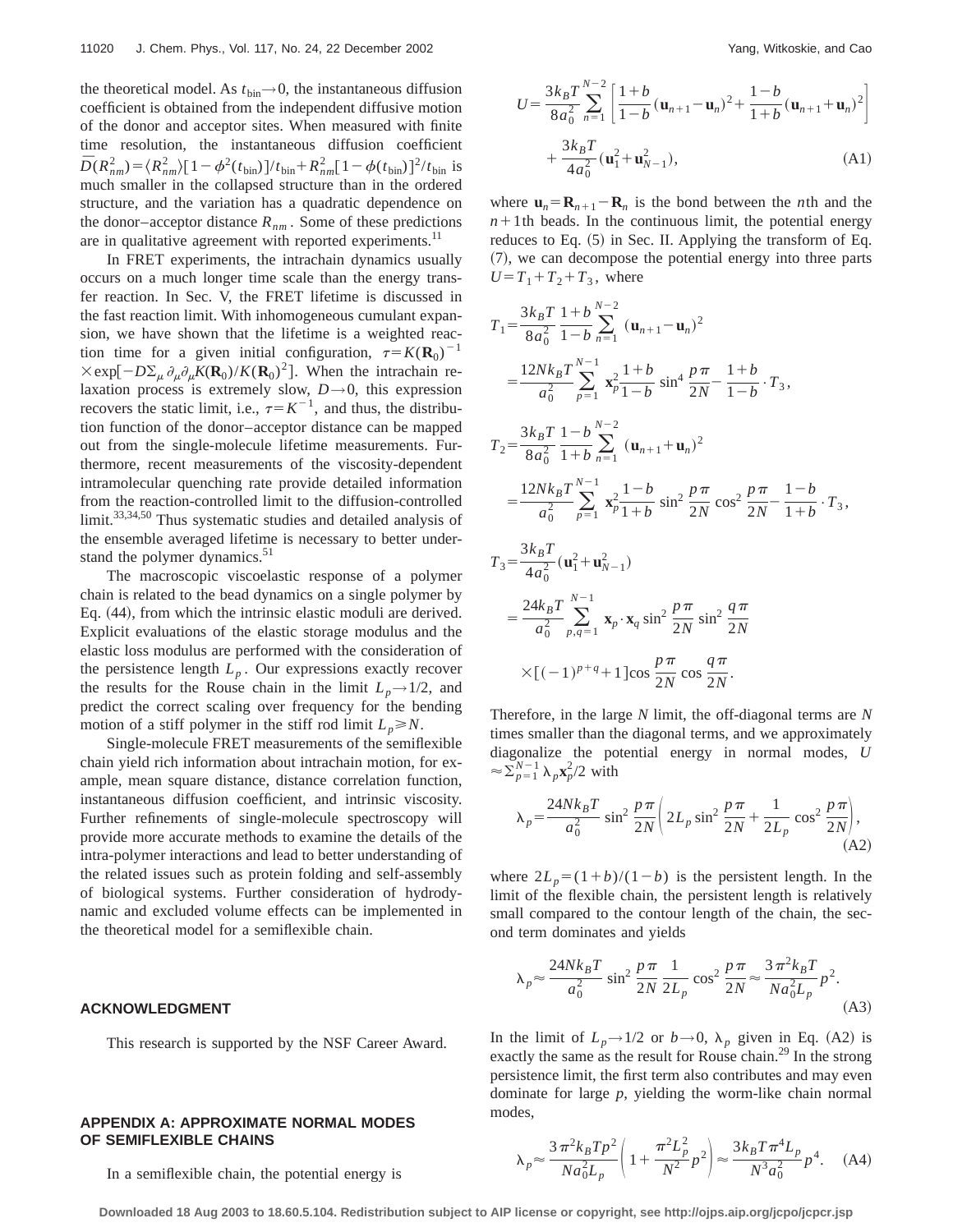In this expression, all the normal modes will be suppressed for a rigid-rod-like chain for  $L_p \rightarrow \infty$  while keeping only the center of mass motion, which is a deficit of the approximate normal modes we obtained in this section. Full motion of the chain can be observed from numerical solutions of the original equation of motion in Eq.  $(6)$ .

## **APPENDIX B: GREEN'S FUNCTION FOR THE SEMIFLEXIBLE GAUSSIAN CHAIN**

As demonstrated in Appendix A, the potential energy of a semiflexible Gaussian chain is approximately diagonal and quadratic in normal coordinates  $\mathbf{x}_p$  as shown in Appendix A. The evolution of the normal modes follows the Smoluchowski equation,

$$
\frac{\partial P}{\partial t} = \mathcal{L}P(t),
$$

with

$$
\mathcal{L} = \sum_{p=1}^{N-1} \frac{1}{\zeta_p} \frac{\partial}{\partial \mathbf{x}_p} \left( k_B T \frac{\partial}{\partial \mathbf{x}_p} + \lambda_p \mathbf{x}_p \right).
$$
 (B1)

Solution of the above-given Fokker–Planck equation gives the Green's function

$$
G(\mathbf{x}_p, t | \mathbf{x}_p(0))
$$
  
=  $\prod_{p=1}^{N-1} \left[ \frac{2 \pi k_B T}{\lambda_p} \left( 1 - \exp\left( -2 \frac{\lambda_p}{\zeta_p} t \right) \right) \right]^{-3/2}$   

$$
\times \exp\left\{ -\frac{\sum_{p=1}^{N-1} \lambda_p \left[ \mathbf{x}_p - \mathbf{x}_p(0) \exp\left( -\frac{\lambda_p}{\zeta_p} t \right) \right]^2}{2k_B T \left( 1 - \exp\left( -2 \frac{\lambda_p}{\zeta_p} t \right) \right)} \right\},
$$
(B2)

and the equilibrium distribution of normal modes

$$
P_{\text{eq}}(\mathbf{x}_p) = \prod_{p=1}^{N-1} \left( \frac{2 \pi k_B T}{\lambda_p} \right)^{-3/2} \exp \left( -\frac{\sum_{p=1}^{N-1} \lambda_p \mathbf{x}_p^2}{2k_B T} \right). \quad (B3)
$$

The correlation function of the *p*th normal mode is calculated directly from above as  $\langle \mathbf{x}_p(t) \cdot \mathbf{x}_p(0) \rangle = 3k_BT/\lambda_p$  $\times$  exp[ $-\lambda_p t/\zeta_p$ ], and the equilibrium average of  $\mathbf{R}_{nm}$  and the correlation between  $\mathbf{R}_{nm}(0)$  and  $\mathbf{R}_{nm}(t)$  can be evaluated according to the decomposition in Eq.  $(12)$ ,

$$
\langle \mathbf{R}_{nm}^2 \rangle = \sum_{p=1}^{N-1} (c_{nm}^p)^2 \frac{3k_B T}{\lambda_p},
$$
 (B4)

$$
\phi(t) = \frac{\langle \mathbf{R}_{nm}(t) \cdot \mathbf{R}_{nm}(0) \rangle}{\langle \mathbf{R}_{nm}^2 \rangle}
$$
  
=  $[\langle \mathbf{R}_{nm}^2 \rangle]^{-1} \sum_{p=1}^{N-1} (c_{nm}^p)^2 \frac{3k_B T}{\lambda_p} \exp\left[-\frac{\lambda_p}{\zeta_p}t\right].$  (B5)

**R***nm* is a Gaussian variable because it is a linear combination of Gaussian normal modes. The equilibrium distribution of  $\mathbf{R}_{nm}$  is

$$
P_{\text{eq}}(\mathbf{R}_{nm}) = \int d\mathbf{x}_p \delta \left( \mathbf{R}_{nm} - \sum_{p=1}^{N-1} c_{nm}^p \mathbf{x}_p \right) P_{\text{eq}}(\mathbf{x}_p)
$$

$$
= \left[ \frac{2\pi}{3} \langle \mathbf{R}_{nm}^2 \rangle \right]^{-3/2} \exp \left\{ -\frac{3\mathbf{R}_{nm}^2}{2 \langle \mathbf{R}_{nm}^2 \rangle} \right\}, \tag{B6}
$$

where cumulant expansion over the Gaussian normal modes and Eq.  $(B4)$  are applied. In a similar fashion it can be shown that the joint distribution for  $\mathbf{R}_{nm}(t)$  and  $\mathbf{R}_{nm}(0)$  is

$$
P(\mathbf{R}_{nm}(t), t, \mathbf{R}_{nm}(0))
$$
\n
$$
= \left[ \frac{4 \pi^2}{9} \langle \mathbf{R}_{nm}^2 \rangle^2 (1 - \phi(t)^2) \right]^{-3/2}
$$
\n
$$
\times \exp \left\{ -\frac{3[\mathbf{R}_{nm}^2(t) - 2\phi(t)\mathbf{R}_{nm}(t)\cdot\mathbf{R}_{nm}(0) + \mathbf{R}_{nm}^2(0)]}{2\langle \mathbf{R}_{nm}^2 \rangle (1 - \phi(t)^2)} \right\},
$$
\n(B7)

and the evolution of  $\mathbf{R}_{nm}$  is described by the corresponding Green's function,

$$
G(\mathbf{R}_{nm}(t),t|\mathbf{R}_{nm}(0))
$$
  
= 
$$
\frac{P(\mathbf{R}_{nm}(t),t,\mathbf{R}_{nm}(0))}{P_{\text{eq}}(\mathbf{R}_{nm}(0))}
$$
  
= 
$$
\left[\frac{2\pi}{3}\langle \mathbf{R}_{nm}^2\rangle(1-\phi(t)^2)\right]^{-3/2}
$$
  

$$
\times \exp\left\{-\frac{3(\mathbf{R}_{nm}(t)-\phi(t)\mathbf{R}_{nm}(0))^2}{2\langle \mathbf{R}_{nm}^2\rangle(1-\phi(t)^2)}\right\}.
$$
 (B8)

## **APPENDIX C: FRET RATE DISTRIBUTION AND CORRELATION OF SEMIFLEXIBLE GAUSSIAN CHAIN**

The FRET rate depends on the distance *R* between the donor and the acceptor as  $K(R) = k_F(R_F/R)^6$ , where  $R_F$  is the Förster radius at which the transfer efficiency is 50%, and  $k_F$  is the energy transfer rate at  $R = R_F$ . However, this rate expression diverges at  $R\rightarrow 0$  where the transition dipole– dipole interaction no longer holds. To facilitate the calculation, we choose a slightly modified expression of  $K(R)$  as

$$
K(R) = \frac{k_F}{\epsilon + (R/R_F)^6},\tag{C1}
$$

where  $\epsilon$  is a small quantity that denotes the breakdown of the weak dipole–dipole interaction when *R* is extremely small. It is shown later in this section that the average transfer rate  $\langle K(R) \rangle$  is a large quantity because  $\epsilon$  is usually small. The overall decay rate of the fluorescence on the donor molecule can be approximated by neglecting the radiative decay. The three-dimensional Fourier transform of the rate function  $K(R)$  is

$$
K(\mathbf{q}) = \frac{2\pi^2 k_F R_F^2}{3q\epsilon^{2/3}} \left\{ \exp[-qR_F\epsilon^{1/6}] + \exp\left[-\frac{qR_F\epsilon^{1/6}}{2}\right] -\frac{\cos\left(\frac{\sqrt{3}}{2}qR_F\epsilon^{1/6}\right) + \sqrt{3}\sin\left(\frac{\sqrt{3}}{2}qR_F\epsilon^{1/6}\right) \right] \right\}.
$$
\n(C2)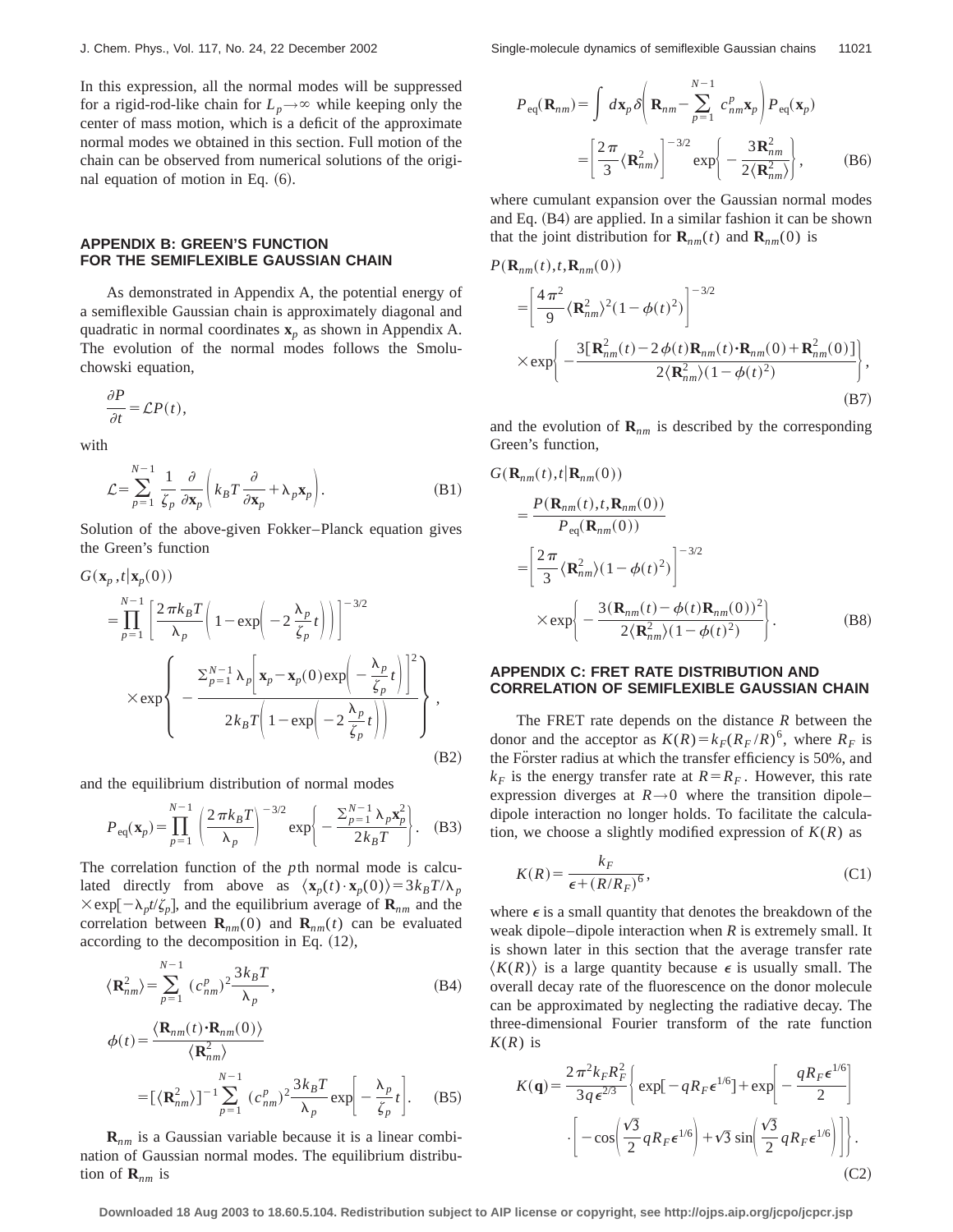Considering  $\epsilon$  is a small number and  $qR_F\epsilon^{1/6} \ll 1$ , the leading order of  $K(q)$  is

$$
K(\mathbf{q}) \approx \frac{2\pi^2 R_F^3 k_F}{3\sqrt{\epsilon}},\tag{C3}
$$

which approximates energy transfer by a delta-function sink. Because **R***nm* is a Gaussian variable with distribution Eq. (B6), the cumulant expansion yields  $\langle \exp[i\mathbf{q} \cdot \mathbf{R}_{nm}] \rangle$  $= \exp[-q^2 \langle \mathbf{R}_{nm}^2 \rangle/6]$ , and the average over  $K(\mathbf{R}_{nm})$  and the correlation of  $K(\mathbf{R}_{nm})$  are evaluated as

$$
\langle K(\mathbf{R}_{nm}) \rangle = \int_{\mathbf{q}} K(\mathbf{q}) \exp[-q^2 \langle \mathbf{R}_{nm}^2 \rangle / 6]
$$

$$
= k_F \sqrt{\frac{3 \pi}{2 \epsilon}} \left( \frac{\langle \mathbf{R}_{nm}^2 \rangle}{R_F^2} \right)^{-3/2}, \tag{C4}
$$

 $\langle K(\mathbf{R}_{nm}(t))G(t)K(\mathbf{R}_{nm}(0))\rangle$ 

$$
= \int_{\mathbf{q}} \int_{\mathbf{q'}} K(\mathbf{q}) K(\mathbf{q'}) \exp\left\{-\frac{\langle \mathbf{R}_{nm}^2 \rangle}{6} [q^2 + {q'}^2 + 2q' \cdot 2] \right\} \approx k_F^2 \frac{3\pi}{2\epsilon} \left\langle \frac{\langle \mathbf{R}_{nm}^2 \rangle}{R_F^2} \right\rangle^{-3} [1 - \phi^2(t)]^{-3/2},
$$
\n(C5)

where  $\int_{\mathbf{q}}$  stands for  $\int d^3q/(2\pi)^3$  and  $\phi(t) = \langle \mathbf{R}_{nm}(t) \rangle$  $\cdot$  **R**<sub>nm</sub>(0) $\sqrt{\langle \mathbf{R}_{nm}^2 \rangle}$ . Therefore the memory function  $\chi(t)$  is directly related to the distance correlation function  $\phi(t)$  as

$$
\chi(t) = \frac{\langle K(\mathbf{R}_{nm}(t))G(t)K(\mathbf{R}_{nm}(0))\rangle}{\langle K(\mathbf{R}_{nm})\rangle^2} - 1
$$
  
=  $[1 - \phi^2(t)]^{-3/2} - 1 = \sum_{l=1}^{\infty} (2l+1)!!/(2^l l!) \phi^{2l}(t),$  (C6)

where  $(2l+1)! = (2l+1) \cdot (2l-1) \cdot 3 \cdot 1$ . If we are able to calculate the correlation function  $\phi(t)$ , the corresponding correlation function for FRET rates is determined accordingly.

#### **APPENDIX D: HYDRODYNAMIC INTERACTIONS IN SEMIFLEXIBLE GAUSSIAN CHAINS**

In  $\theta$  solvent, the hydrodynamic interactions among polymer beads must be considered. With the preaveraging technique introduced in the Zimm model, $^{29}$  we are able to evaluate the normal modes of semiflexible chain approximately.

In the long chain limit when  $L_p \ll N$ , the persistent length introduces slight deviations from the Zimm model in  $\theta$  solvent, and we have

$$
\zeta_p = (2L_p)^{1/2} \zeta_p^{ZM},\tag{D1}
$$

$$
\lambda_p = \frac{1}{2L_p} \lambda_p^{\text{ZM}},\tag{D2}
$$

$$
\tau_p = \frac{\zeta_p}{\lambda_p} = (2L_p)^{3/2} \tau_p^{\text{ZM}},\tag{D3}
$$

where the superscript "ZM" means the corresponding quantities in the Zimm model,

$$
\zeta_P^{\text{ZM}} = \eta_s (12\pi^3 N a_0^2 p)^{1/2},\tag{D4}
$$

$$
\lambda_p^{\text{ZM}} = \frac{6\pi^2 k_B T}{N a_0^2} p^2,\tag{D5}
$$

$$
\tau_p^{\rm ZM} = \tau_1^{\rm ZM} p^{-3/2}.
$$
 (D6)

It is obvious that all the above-given relations reduce to the Rouse model when  $L_p = 1/2$ .

In the short chain limit when  $L_p \gg N$ , the corresponding quantities are

$$
\zeta_p \approx (12\pi^3)^{1/2} \eta_s a_0 p^{1/2} N^{1/2},\tag{D7}
$$

$$
\lambda_p \approx \frac{3 \pi^4 k_B T L_p}{N^3 a_0^2} p^4,
$$
\n(D8)

$$
\tau_p = \tau_1 p^{-7/2}.\tag{D9}
$$

- <sup>1</sup>T. Bache, W. E. Moerner, M. Orrit, and U. P. Wild, *Single Molecule* Optical Detection, Imaging and Spectroscopy (VCH, Berlin, 1996).
- $2X$ . S. Xie and J. K. Trautman, Annu. Rev. Phys. Chem. **49**, 441 (1998).
- 3L. Edman, U. Mets, and R. Rigler, Proc. Natl. Acad. Sci. U.S.A. **93**, 6710  $(1996).$
- <sup>4</sup> Y. Jia, A. Sytnik, L. Li, S. Vladimirov, B. S. Cooperman, and R. M. Hochstrasser, Proc. Natl. Acad. Sci. U.S.A. 94, 7932 (1997).
- <sup>5</sup> E. Geva and J. L. Skinner, Chem. Phys. Lett. **288**, 225 (1998).
- $6$  J. Wang and P. G. Wolynes, Phys. Rev. Lett.  $74$ ,  $4317$   $(1995)$ .
- 7A. M. Berezhkovskii, A. Szabo, and G. H. Weiss, J. Chem. Phys. **110**, 9145 (1999).
- <sup>8</sup> S. Weiss, Science 283, 1676 (1999).
- 9T. Ha, A. Y. Ting, J. Liang, W. B. Caldwell, A. A. Deniz, D. S. Chemla, P. G. Schultz, and S. Weiss, Proc. Natl. Acad. Sci. U.S.A. 96, 893 (1999).
- 10A. A. Deniz, T. A. Laurence, G. S. Beligere, M. Dahan, A. B. Martin, D. S. Chemla, P. E. Dawson, P. G. Schultz, and S. Weiss, Proc. Natl. Acad. Sci. U.S.A. 97, 5179 (2000).
- <sup>11</sup> D. S. Talaga, W. L. Lau, H. Roder, J. Tang, Y. Jia, W. F. DeGrado, and R. M. Hochstrasser, Proc. Natl. Acad. Sci. U.S.A. 97, 13021 (2000).
- 12M. Lee, J. Tang, and R. M. Hochstrasser, Chem. Phys. Lett. **344**, 501  $(2001).$
- <sup>13</sup>L. Stryer, Annu. Rev. Biochem. **47**, 819 (1978).
- 14A. Hillisch, M. Lorenz, and S. Diekmann, Curr. Opin. Struct. Biol. **11**, 201  $(2001).$
- 15C. Eggeling, J. Wildengren, R. Rigler, and C. A. M. Seidel, Anal. Chem. **70**, 2651 (1998).
- <sup>16</sup>D. E. Smith and S. Chu, Science **281**, 1335 (1998).
- <sup>17</sup>S. R. Quake, H. P. Babcock, and S. Chu, Nature (London) 388, 151  $(1997).$
- <sup>18</sup>D. E. Smith, H. P. Babcock, and S. Chu, Science 283, 1724 (1999).
- <sup>19</sup> O. Kratky and G. Porod, Recl. Trav. Chim. Pays-Bas. 68, 1106 (1949).
- <sup>20</sup>G. Porod, J. Polym. Sci. **10**, 157 (1953).
- $^{21}$  R. A. Harris and J. E. Hearst, J. Chem. Phys. **44**, 2595 (1966).
- $22$  J. E. Hearst, R. A. Harris, and E. Beals, J. Chem. Phys. **45**, 3106 (1966).
- <sup>23</sup> J. E. Hearst and R. A. Harris, J. Chem. Phys. **46**, 298 (1967).
- <sup>24</sup> K. F. Freed, J. Chem. Phys. **54**, 1453 (1971).
- <sup>25</sup> K. F. Freed, Adv. Chem. Phys. **22**, 1 (1972).
- <sup>26</sup>M. Fixman and J. Kovac, J. Chem. Phys. **58**, 1564 (1973).
- <sup>27</sup> B.-Y. Ha and D. Thirumalai, J. Chem. Phys. **106**, 4243 (1997).
- <sup>28</sup> B. H. Zimm, J. Chem. Phys. **24**, 269 (1956).
- <sup>29</sup>M. Doi and S. F. Edwards, *The Theory of Polymer Dynamics* (Oxford University Press, New York, 1986).
- <sup>30</sup> T. G. Mason and D. A. Weitz, Phys. Rev. Lett. **74**, 1250 (1995).
- <sup>31</sup> J. C. Crocker, M. T. Valentine, E. R. Weeks, T. Gisler, P. D. Kaplan, A. G. Yodh, and D. A. Weitz, Phys. Rev. Lett. **85**, 888 (2000).
- <sup>32</sup> J. G. Kirkwood, Recl. Trav. Chim. Pays-Bas. 68, 649 (1949).
- 33O. Bieri, J. Wirz, B. Hellrung, M. Schutkowski, M. Drewello, and T. Kiefhaber, Proc. Natl. Acad. Sci. U.S.A. 96, 9597 (1999).
- 34L. J. Lapidus, W. A. Eaton, and J. Hofrichter, Proc. Natl. Acad. Sci. U.S.A. **97**, 7220 (2000).